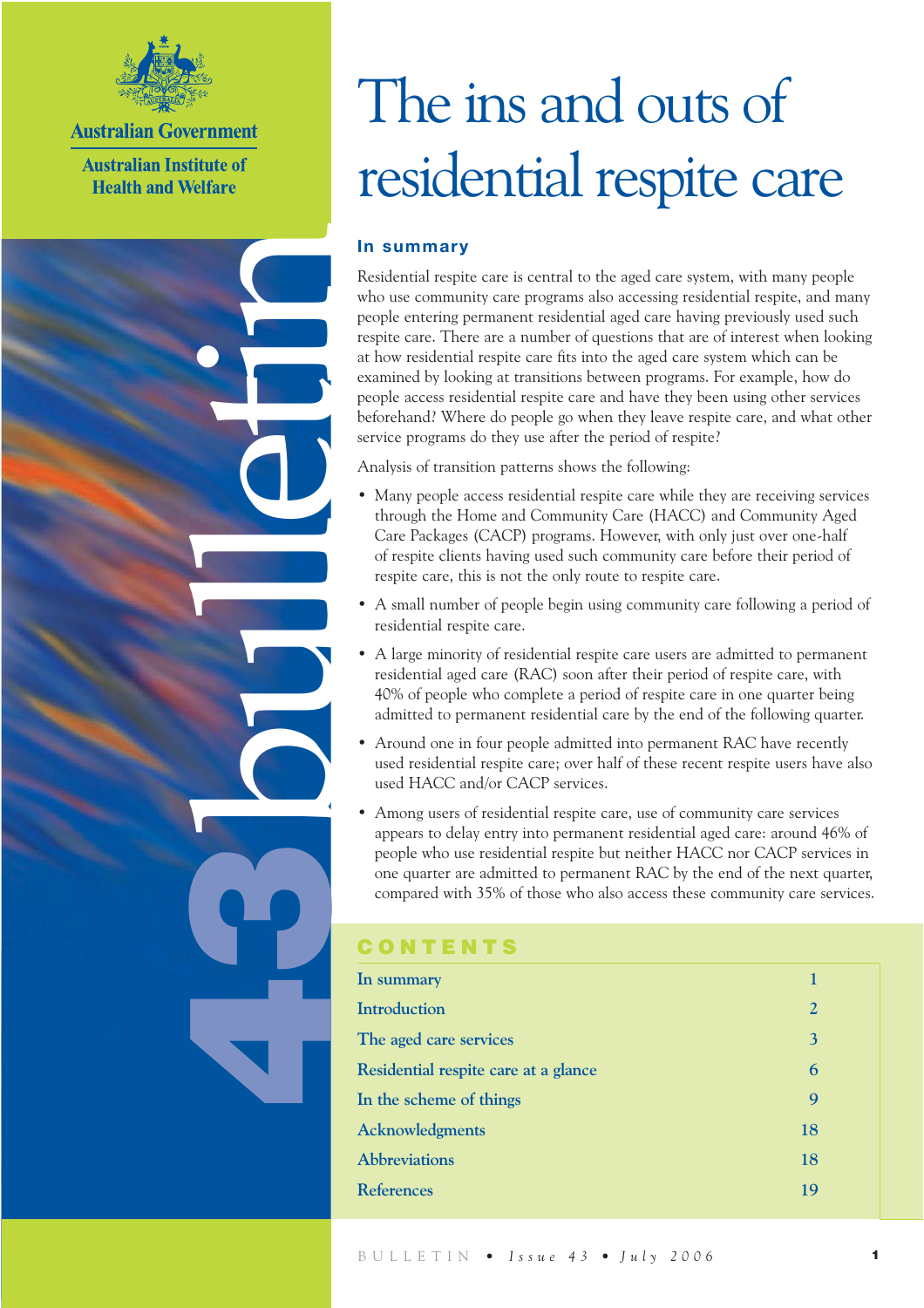

### **Introduction**

While many older people who need assistance with activities of daily living manage on their own at home with help from family and friends, others rely on aged care services or a combination of services and assistance from their social network. In general terms, the aged care system in Australia consists of three main components: care given by family and friends; community care services provided to people still living at home; and residential care (AIHW 2005:Chapter 4). While much of the analysis of the aged care system has focussed on either community care or residential care, knowledge of the relationship between community care and residential care is critical to understanding the current system. It also provides an important basis for planning adequate provision of services to meet the needs of the growing number of older people. With recent data developments, it has become possible to develop a picture of transitions between services by linking the various data collected on different aged care programs.



Figure 1: Possible sources of assistance, and movements between care settings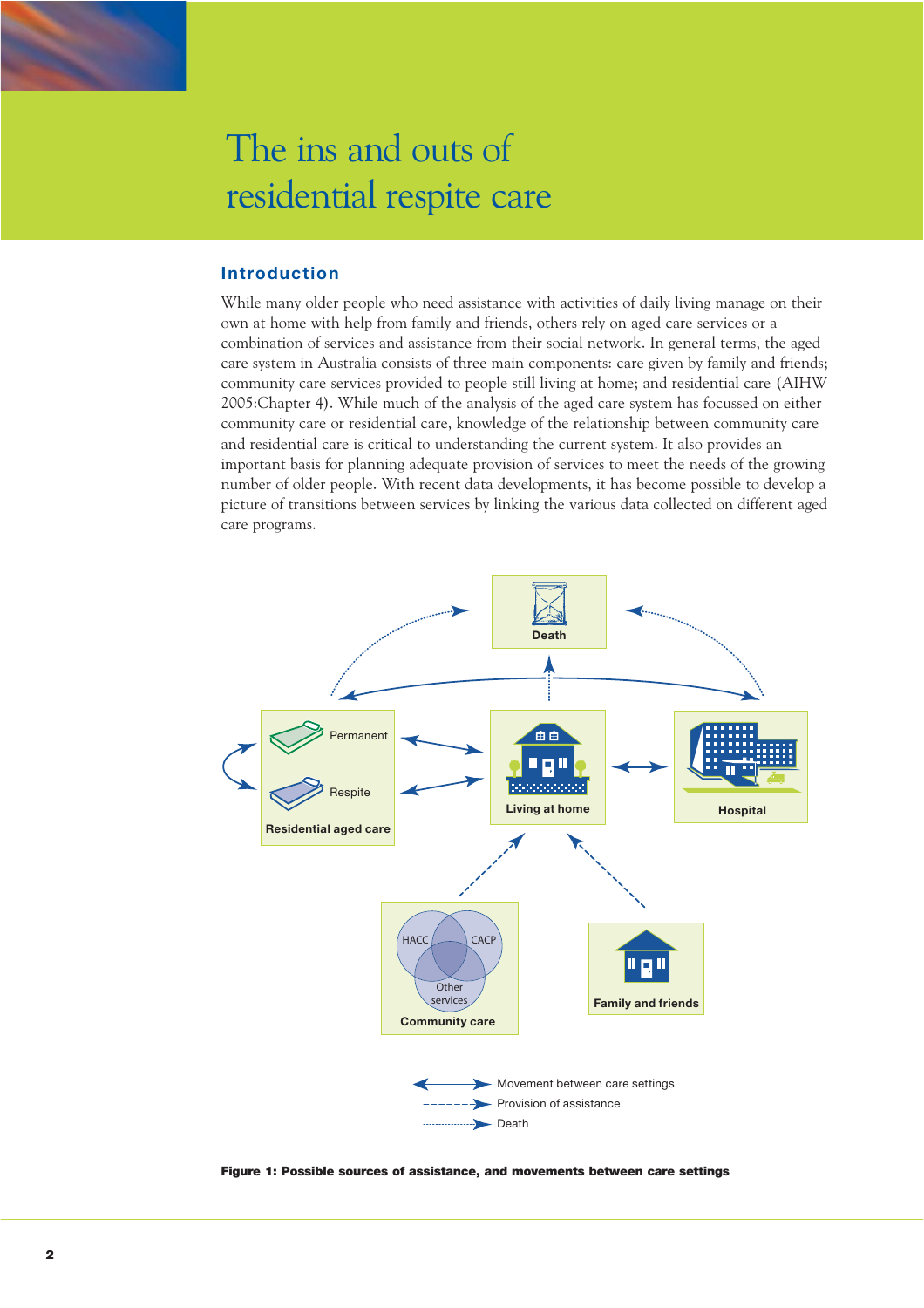This bulletin looks at relationships between residential respite care, Home and Community Care (HACC), Community Aged Care Packages (CACPs) and permanent residential aged care. Possible movements of people between care programs are illustrated in Figure 1. From this it can be seen that people can access care from a number of sources at any one time, and that movement between care programs is not necessarily only in one direction. As an example of a care pathway, consider an older person living independently at home who has a fall. After a period of hospitalisation, the person returns home and receives a range of HACC services to aid convalescence. Later, the person may become frail, managing to stay at home through a combination of a CACP and assistance from family members. When the main family carer goes away for a short holiday the person has difficulty coping at home and so goes into residential respite care. Finally, the person can no longer safely remain at home, and so is admitted into permanent residential aged care.

The analysis in this bulletin examines quarterly movements during the period 1 July 2002 – 31 March 2003, and extends an earlier study of quarter-to-quarter transitions (see AIHW: Karmel 2005b). To allow the analysis to focus on movements between services for older people, the investigation is restricted to transitions by people aged 65 and over. Numbers have been rounded in the text and figures to aid the discussion.

### **The aged care services**

Three main programs provide care services to older people in Australia: the residential aged care (RAC) program, the Home and Community Care (HACC) program, and Community Aged Care Packages (CACPs) (Figure 2). A brief description of these programs is given below. There are also a number of other programs providing care to people living in the community, such as Veterans' Home Care and the National Respite for Carers Program, but it has not been possible to include these in the current analysis. A description of these other services is given in *Australia's welfare 2005* (AIHW 2005:162–72). In the following discussion, for ease of reference the term 'community care' is used to refer to the HACC and CACP programs.





 *Note:* Clients may access more than one program in a quarter.

*Sources:* Table 1; AIHW: Karmel 2005b:tables A2.1 and A2.8; AIHW analysis of DoHA ACCMIS.

Figure 2: Use of selected aged care programs, October–December 2002 (people aged 65 and over)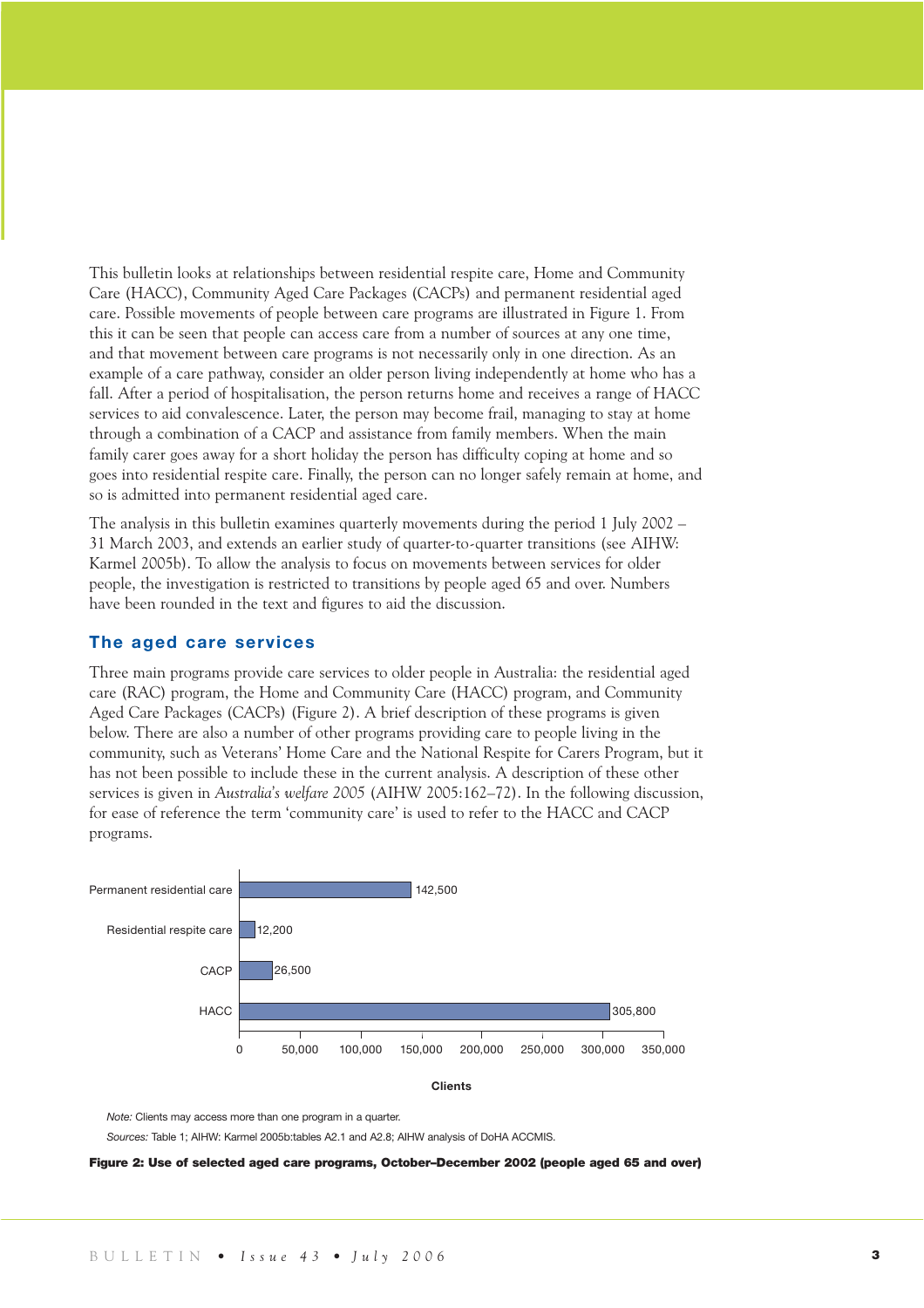

Residential aged care services provide accommodation and support for older people who can no longer live at home. To enter residential care, people must have the appropriate approval from an Aged Care Assessment Team (ACAT). Two levels of care are available: low-level care and high-level care. Short-term respite care services are also available. On 1 October 2002, 131,000 people aged 65 and over were in permanent residential care and 2,600 were in respite care. Throughout the 3 months to 31 December 2002, 15,200 people older people had admissions into permanent RAC, and nearly 10,000 were admitted for one or more periods of residential respite care (Table 1). In total, during the quarter 142,500 people aged 65 and over used permanent residential care, and 12,200 people accessed residential respite care; 6,400 and 560 younger people, respectively, also used these services.

The bulk of home- and community-based services for older people is provided under the auspices of HACC (Figure 2). The HACC target population is people of all ages requiring assistance because of 'moderate, severe or profound disabilities' (and their carers) (DHAC 1999:clause 4), and the aim of the program is to enhance the independence of people in these groups and thereby avoid their premature or inappropriate admission to long-term residential care. The program includes home nursing services, delivered meals, home help and home maintenance services, transport and shopping assistance, allied health services, home- and centre-based respite care, and advice and assistance of various kinds. HACC also provides brokered or coordinated care for some clients, through community options or linkages projects. During the December quarter 2002, at least 390,400 clients received services through HACC; of these, just over three-quarters (305,800) were aged 65 or more (AIHW: Karmel 2005b:58; estimates exclude cases with poor linkage key data—see also Box 1).

Community Aged Care Packages are designed to provide support services for older people with complex needs living at home who would otherwise be eligible for admission to lowlevel residential care. They provide a range of home-based services, excluding home nursing assistance (which may, however, be provided through HACC), with care being coordinated by the package provider. For a person to receive a package, he or she requires an ACAT approval specifically for a CACP. Between October and December 2002, 26,500 older people used a CACP (AIHW: Karmel 2005b:65). CACPs were also provided to just over 2,000 people aged under 65. Previous analysis indicates that almost 40% of CACP recipients access HACC services at the same time (AIHW: Karmel & Braun 2004:6).

### *Box 1: Methods*

*The data used in this analysis came from two sources:*

- *administrative by-product data collected for the RAC (respite and permanent care) and CACP programs and stored in the Department of Health and Ageing's Aged and Community Care Management Information System (ACCMIS). Data for episodes of care between 1 April 2002 and 31 March 2003 were included in this study*
- *the HACC quarterly minimum data set (MDS) collections for the September and December 2002 quarters (MDS version 1).*

*Unlike ACCMIS, the HACC MDS version 1 does not contain service start and end dates so that it is only possible to examine movements relating to this program on a quarterby-quarter basis. Therefore, to facilitate comparisons of*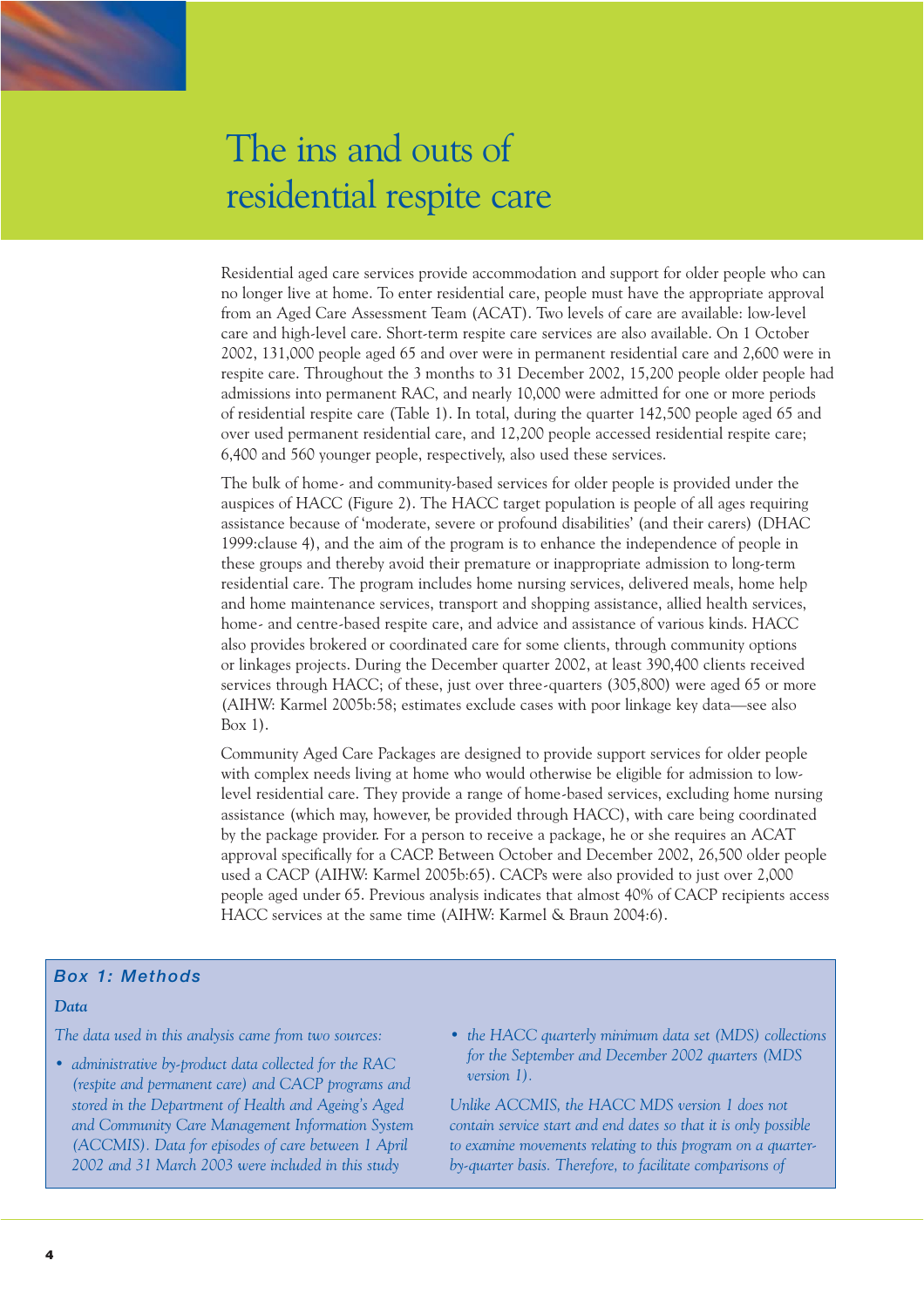*movements between residential respite care and each of HACC, CACP and permanent RAC, investigations have been restricted to a quarterly timeframe for all programs. Only service use by people aged at least 65 by 31 December 2002 has been included.*

### *Linkage*

*To examine transitions between programs, the September and December 2002 quarters of the HACC MDS were each linked to the RAC and CACP data. Links between RAC and CACP data were also established. A statistical linkage key (SLK-581, based on five letters of name, date of birth and sex) was used to distinguish between clients. Deterministic matching via this key was then used to link records across data sets, allowing the identification of movement between services. Before data linkage was carried out, ethics approval to undertake the linkage and subsequent analysis was obtained from the Australian Institute of Health and Welfare's Ethics Committee. A detailed description of the statistical linkage key SLK-581, and the protocols and procedures used to establish links between the data sets, are given in two earlier reports (see AIHW: Karmel 2005a: chapters 4–5 for linkage protocols, and AIHW: Karmel 2005b:6 for the specific linkage practices used in this study).*

*A number of factors affect the accuracy of the data linkage, including the prevalence of the same linkage key for different people, the quality of data used in the components of the linkage key, the coverage of the data collections, and the accuracy of program entry and exit dates. Detailed discussion of the linkage quality and validity is contained in* Transitions between aged care services *(AIHW: Karmel 2005b: Chapter 3). In summary, although not 100% accurate, the SLK-581 linkage key is sufficiently detailed and well-reported to be able to identify transitions between aged care programs. Overall, the estimates of movement between services are likely to be underestimates rather than overestimates, especially when involving interactions with HACC, mainly because not all HACC agencies participate in the data collection (for the December 2002 quarterly collection, 86% of HACC agencies submitted data (DoHA 2003)). Inaccuracies in identifying entry and exit dates, in particular for the community care programs, may also affect the identification of movements involving these programs.*

### *Measuring transitions*

*Analysis of movements between programs is complicated by both the lack of service dates on the HACC MDS and by concurrent use of programs (HACC, CACP and respite care). To allow for these problems, the analysis concentrated on quarter-to-quarter movements. In addition, the following approach was taken to measure transitions:*

- *For all service programs, cases with poor linkage key data were excluded.*
- *Transitions between HACC and another program were measured by identifying people who used HACC but not the other program in one quarter and who started/finished using the other program in the second quarter.*
- *Quarterly transitions into one dated program (that is, the CACP or RAC programs) from another were measured by considering admissions to the second program in the second quarter, and identifying people who had previously used the first program since the beginning of the previous quarter.*
- *Quarterly transitions from one dated program (that is, the CACP or RAC programs) into another were measured by considering separations from the first program in the first quarter, and identifying people who subsequently used the second program by the end of the later quarter.*
- *To avoid double counting, where relevant multiple transitions/ program use were identified.*

*Note that the different treatment of transitions for HACC and dated programs, necessitated by data limitations, leads to a relative undercount of transitions from HACC to other programs as within quarter movements cannot be included. In addition, there may be some further (but minor) undercount of transitions to and from HACC as infrequent users of HACC services may not be identified as HACC program users in the HACC MDS for a particular quarter (for example, those receiving infrequently provided services such as home modifications or equipment*). Finally, people who only *use HACC-provided respite care are not included as HACC clients because—under HACC MDS version 1 reporting rules—the carer should be recorded as the HACC client (respite care services are reported for 1% of older HACC clients (AIHW 2003:302, 2005:164).*

*Detailed descriptions of the measured program transitions are given in Tables 7 and 8.*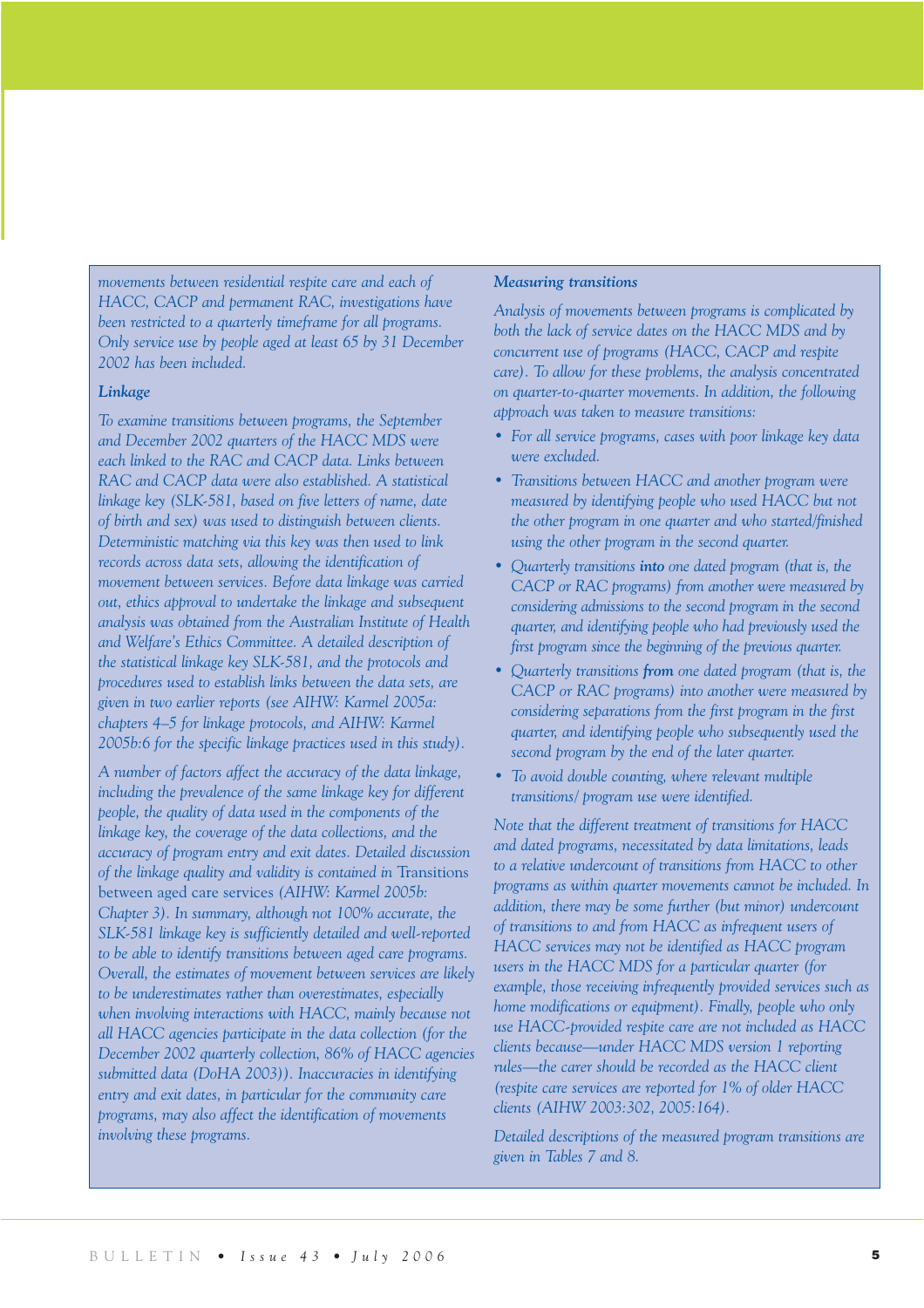

### **Residential respite care at a glance**

Residential respite care provides short-term care in Australian Government subsidised aged care homes and is generally for people who are in temporary need of care and who intend to return to the community. Such care is important both for people who need a higher level of care just for the short term and as a component of the carer support system, whether for emergency care or to provide a 'break' while carers attend to other affairs or take a holiday. Except for emergency situations, a person must be assessed as needing residential respite care by an ACAT. A person can have up to 63 days of respite care in a financial year, with the possibility of extensions of 21 days at a time if an ACAT considers this necessary (DoHA 2004). People using residential respite care may also access HACC and/or CACP services when they are at home.

People who enter and receive respite care in Australian Government subsidised RAC services can be asked to pay a daily care fee (capped at \$27.54 per day as at 1 January 2005). Respite residents do not pay an accommodation charge or accommodation bond, nor do they have to pay any additional income-tested charges (see AIHW 2005:187–9 for an overview of user contributions to RAC).

On 1 October 2002, 2,600 people aged 65 and over were in residential respite care, and during the December quarter nearly 10,000 people started and 10,300 finished at least one period of respite care so that, overall, 12,200 older people used residential respite in the quarter (Table 1). This compares with 142,500 people using permanent RAC, including 15,200 who had an admission and 14,200 who had a separation in the quarter.

The different purposes of respite and permanent RAC result in quite different lengths of stay and reasons for separation. Annually, just over 60% of respite care episodes last 3 weeks or less while two-thirds of periods of permanent care last at least 9 months (Figure 3; AIHW 2005:Table A4.4).

Because of its short-term nature, the age profiles of people starting and ending a period of respite care are very similar, with just over 40% of respite clients being aged 85 and over. In contrast, and not surprisingly, people who are admitted to permanent care in a RAC service tend to be younger than those who finish: 48% of older people who started permanent RAC in the December quarter 2002 were aged at least 85 compared with 56% who ended a period of care.

|              |                                       | <b>Respite</b>             |                                  |                           | <b>Permanent</b>           |                                    |
|--------------|---------------------------------------|----------------------------|----------------------------------|---------------------------|----------------------------|------------------------------------|
| Age          | People with<br>admissions             | People with<br>separations | All people using<br>respite care | People with<br>admissions | People with<br>separations | All people using<br>permanent care |
| 65-69        | 4.6                                   | 4.7                        | 4.6                              | 3.2                       | 2.6                        | 3.2                                |
| $70 - 74$    | 9.4                                   | 9.4                        | 9.2                              | 7.4                       | 5.9                        | 6.7                                |
| $75 - 79$    | 17.6                                  | 17.8                       | 17.8                             | 15.9                      | 12.9                       | 13.8                               |
| 80-84        | 26.5                                  | 26.3                       | 26.1                             | 25.8                      | 22.4                       | 23.0                               |
| 85-89        | 26.1                                  | 25.7                       | 26.1                             | 26.9                      | 26.5                       | 27.2                               |
| $90 - 94$    | 12.6                                  | 13.1                       | 13.0                             | 16.4                      | 20.5                       | 19.0                               |
| $95+$        | 3.1                                   | 3.2                        | 3.2                              | 4.4                       | 9.1                        | 7.1                                |
| <b>Total</b> | 100.0                                 | 100.0                      | 100.0                            | 100.0                     | 100.0                      | 100.0                              |
| Total (no.)  | 9,961                                 | 10,300                     | 12,162                           | 15,163                    | 14,162                     | 142,493                            |
|              | Source: AIHW analysis of DoHA ACCMIS. |                            |                                  |                           |                            |                                    |

#### Table 1: People aged 65 and over using residential aged care, October–December 2002 (per cent)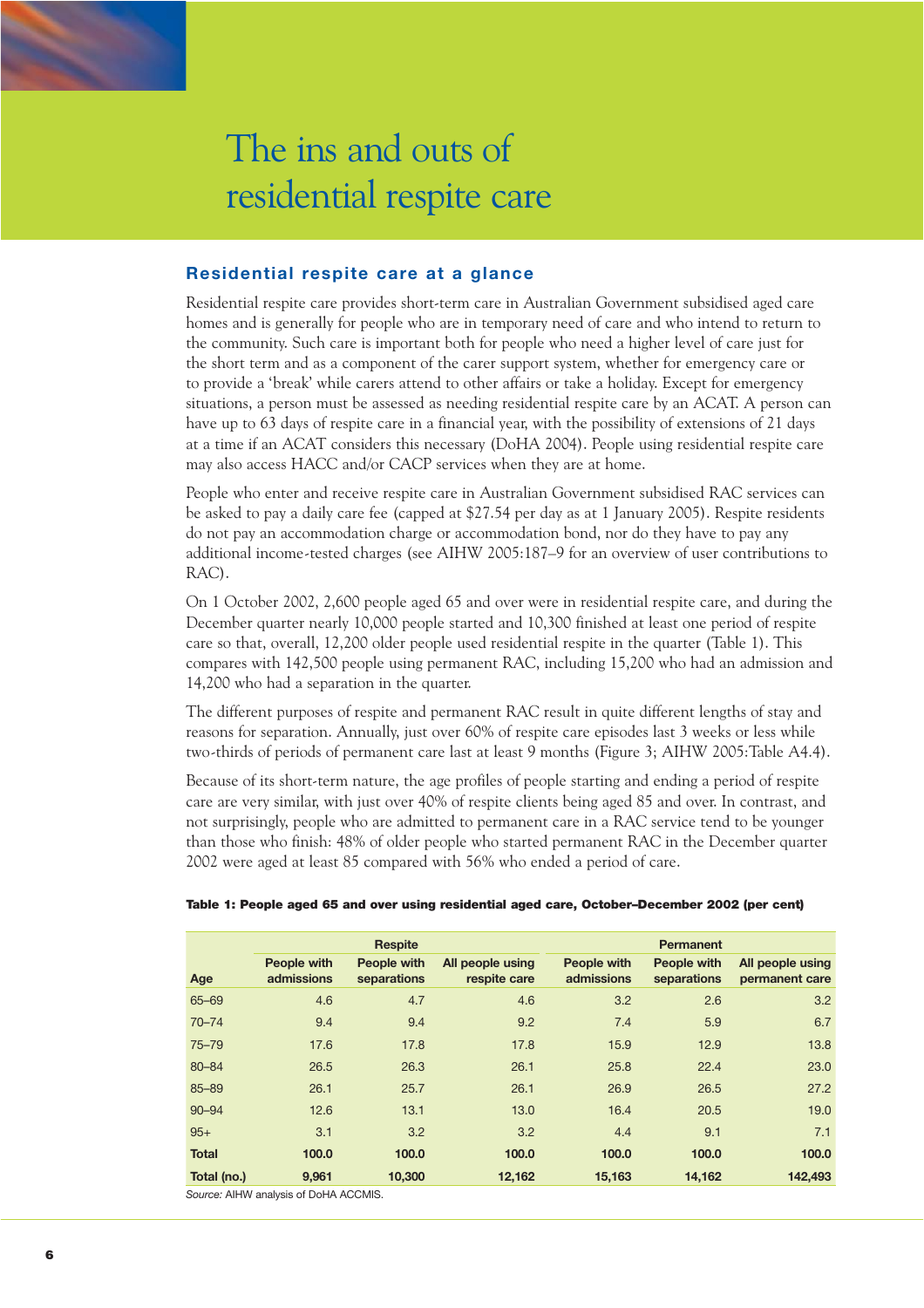

*Note:* Figure combines episodes of care involving same- and next-day transfers within care type (i.e. respite or permanent care). *Source:* AIHW 2005:Figure 4.4.

### Figure 3: Length of stay of older clients who left residential aged care during 2003–04 (people aged 65 and over)

Reflecting the greater longevity of women, the proportion of RAC residents who are female increases with age for both respite and permanent clients (Table 2). However, compared with permanent residents, respite residents are more likely to be men, with men making up 37% of older people using residential respite care but only 27% of those using permanent RAC.

### Table 2: People aged 65 and over using residential aged care, by age and sex, October– December 2002 (per cent)

|              | <b>Respite</b> |        |            |             | <b>Permanent</b> |            |
|--------------|----------------|--------|------------|-------------|------------------|------------|
| Age          | <b>Male</b>    | Female | All people | <b>Male</b> | Female           | All people |
| 65-69        | 53.1           | 46.9   | 100.0      | 50.3        | 49.7             | 100.0      |
| $70 - 74$    | 50.1           | 49.9   | 100.0      | 45.5        | 54.5             | 100.0      |
| $75 - 79$    | 44.2           | 55.8   | 100.0      | 36.3        | 63.7             | 100.0      |
| 80-84        | 36.8           | 63.2   | 100.0      | 28.1        | 71.9             | 100.0      |
| 85-89        | 29.6           | 70.4   | 100.0      | 23.5        | 76.5             | 100.0      |
| $90 - 94$    | 27.2           | 72.8   | 100.0      | 18.7        | 81.3             | 100.0      |
| $95+$        | 24.7           | 75.3   | 100.0      | 14.8        | 85.2             | 100.0      |
| <b>Total</b> | 36.6           | 63.4   | 100.0      | 27.1        | 72.9             | 100.0      |
| Total (no.)  | 4,448          | 7,714  | 12,162     | 38,642      | 103,851          | 142,493    |

*Source:* AIHW analysis of DoHA ACCMIS.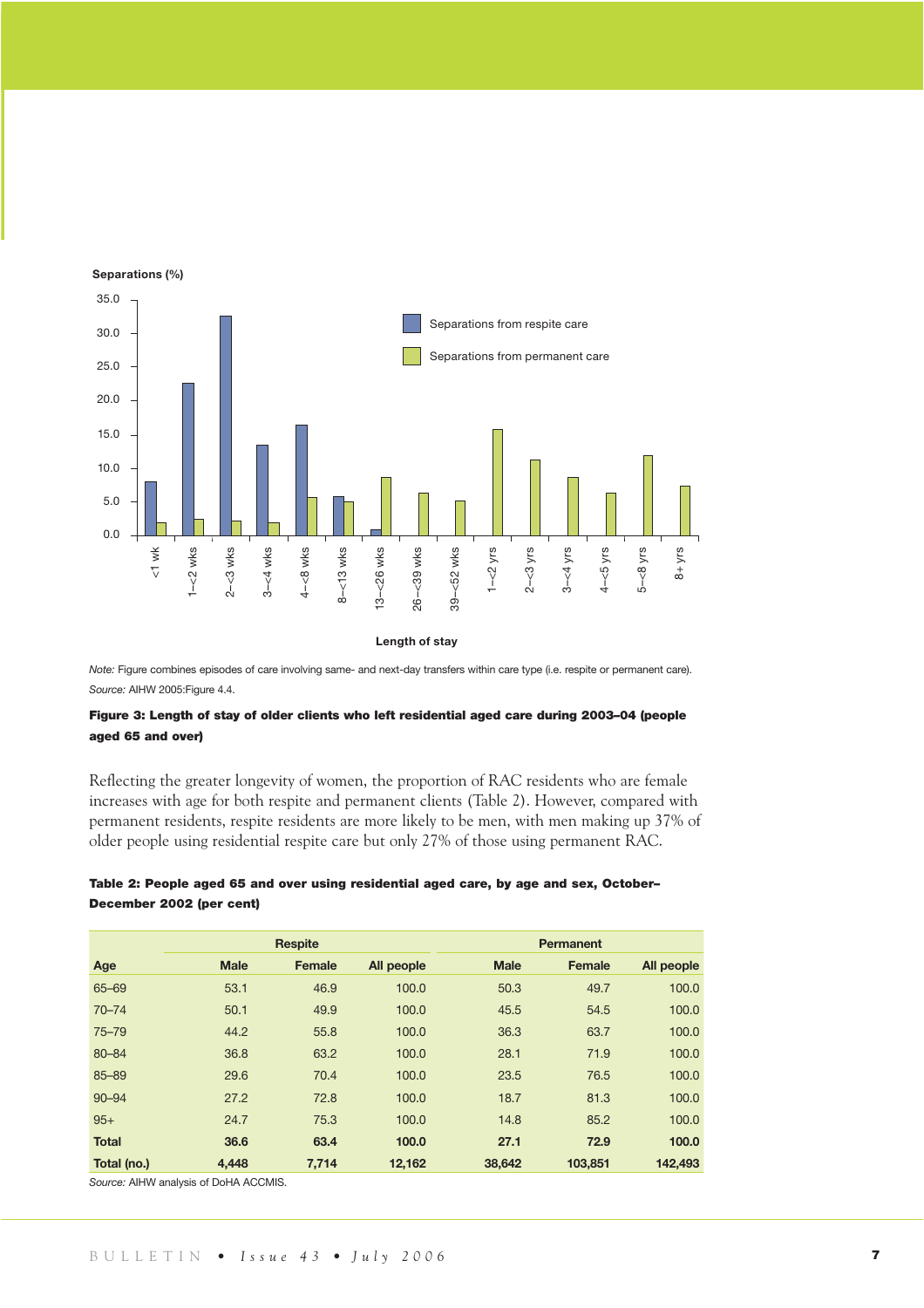As the name 'respite' suggests, the majority of clients admitted to residential respite care return to the community: about two-thirds (68%) of people using respite care in the December quarter 2002 returned to their home following their period of care, with very few stays ending with the death of the client (1%; Table 3). However, following 14% of separations from respite care the person remained in residential aged care. This is in stark contrast to permanent residents, with over 60% of periods of care for these clients ending with their death, and a further 24% involving a transfer within the residential aged care program.

### Table 3: Reason for discharge from residential aged care for clients aged 65 and over, October–December 2002 (per cent)

| <b>Reason for discharge</b>           | Respite | <b>Permanent</b> |
|---------------------------------------|---------|------------------|
| Death                                 | 1.3     | 64.2             |
| Return to family or home              | 68.1    | 3.0              |
| To hospital                           | 4.2     | 4.4              |
| To other RAC (hostel or nursing home) | 14.4    | 24.1             |
| Other                                 | 12.0    | 4.2              |
| <b>Total</b>                          | 100.0   | 100.0            |
| Total separations (no.)               | 11,346  | 14,652           |
| <b>Notes</b>                          |         |                  |

1. Table is for clients who would have been aged at least 65 by 31 December 2002.

2. Table excludes 108 cases with missing data on reason for discharge.

3. Transfers are treated as distinct separations.

*Source:* AIHW analysis of DoHA ACCMIS.

### Table 4: Repeat use of residential aged care by people aged 65 and over (per cent)

| <b>Number of</b> | Within a quarter:<br><b>October-December 2002</b> |                  | Within a year:<br>April 2002 - March 2003 |                  |
|------------------|---------------------------------------------------|------------------|-------------------------------------------|------------------|
| episodes         | <b>Respite</b>                                    | <b>Permanent</b> | <b>Respite</b>                            | <b>Permanent</b> |
| 1                | 88.7                                              | 97.1             | 70.8                                      | 90.7             |
| $\overline{2}$   | 10.2                                              | 2.8              | 19.6                                      | 8.6              |
| 3                | 0.9                                               | 0.1              | 6.3                                       | 0.6              |
| $\overline{4}$   | 0.1                                               |                  | 2.2                                       |                  |
| 5                |                                                   |                  | 0.8                                       |                  |
| $6+$             |                                                   |                  | 0.3                                       |                  |
| <b>Total</b>     | 100.0                                             | 100.0            | 100.0                                     | 100.0            |
| Total (no.)      | 12,162                                            | 142,493          | 32,194                                    | 175,870          |

*Notes*

1. Table is for clients who would have been aged at least 65 by 31 December 2002.

2. Table includes all episodes of care within the period, including those still ongoing at the end of the period. Transfers are treated as distinct separations.

*Source:* AIHW analysis of DoHA ACCMIS.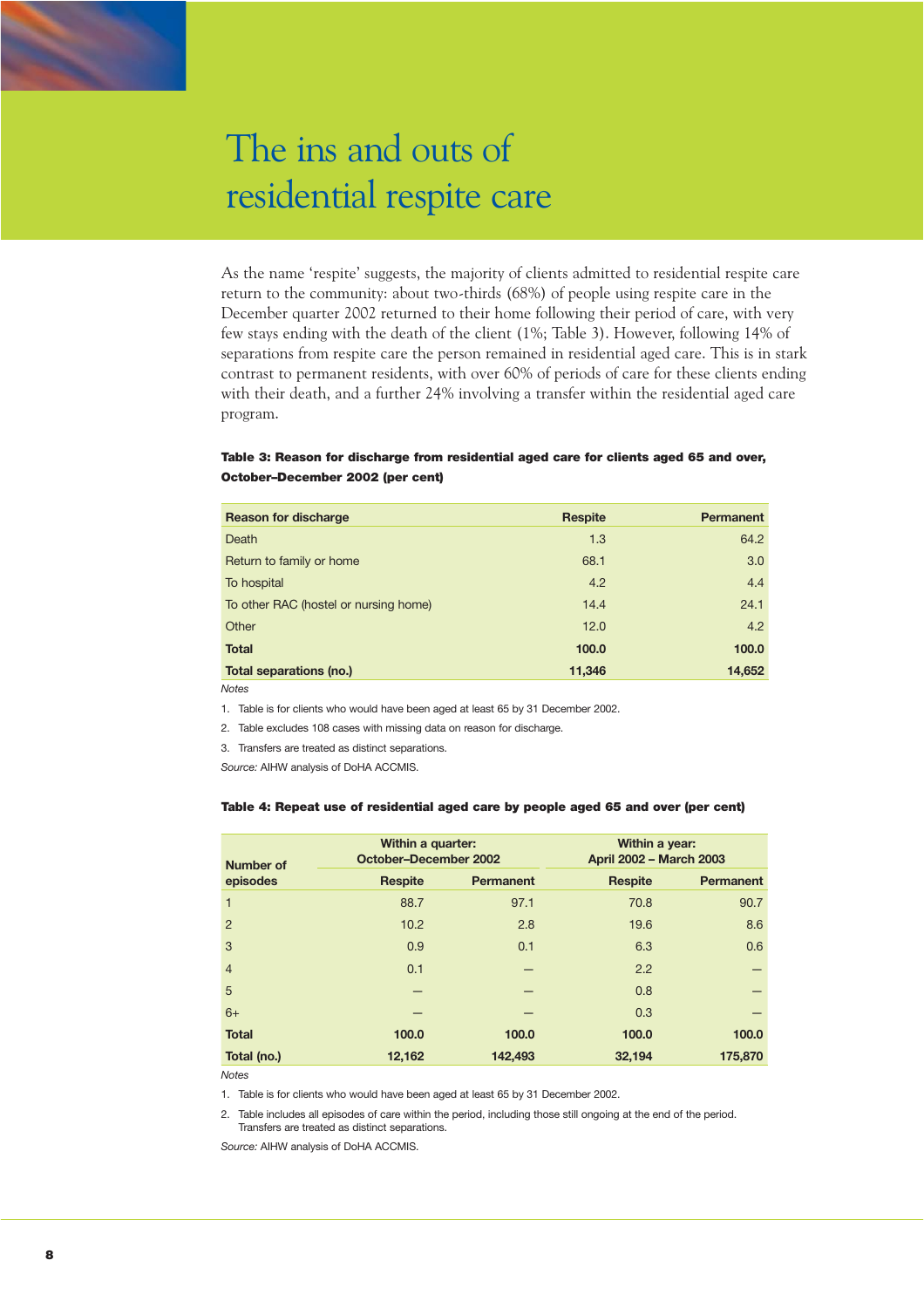While many people access residential care only occasionally, some people make repeated use of the program (Table 4). For the December 2002 quarter, 11% of people who used residential respite care had at least two periods of care in the quarter, with 1% using respite care three or more times. Unsurprisingly, over a year repeat use is more common, and nearly 30% of people accessing residential respite care in the year ending 31 March 2003 had more than one admission to respite care; around one-third of these repeat users had three or more periods of respite care. As expected, multiple admissions to permanent care are rarer.

### **In the scheme of things**

There are a number of questions that are of interest when looking at how residential respite care fits into the aged care system which can be examined by looking at transitions between services. These include:

- How do people access residential respite care?
- Have they been using other services beforehand?
- Where do they go when they leave residential respite care?
- What other services do they use after the period of respite care?

### To and from respite care

Residential respite care is often used as a support service by people living at home (and their carers), and so can delay or obviate the need to enter permanent RAC. It can also be a stepping stone towards permanent RAC. Less commonly, people may be connected (or re-connected) to community care services as a result of a period of respite care. These interactions are illustrated in Figure 4.

As noted earlier, in the December quarter 2002 almost 12,200 people used residential respite care. Over half of these people (6,600, or 55%) were accessing community care programs when they started their period of respite care (Table 7). Reflecting the much larger size of the HACC program compared with the CACP program, 87% of the respite care clients with concurrent use of community care were receiving HACC services and 24% were on a CACP (including 11% who received assistance from both programs).

Although many people access residential respite care more than once over a year (see previous discussion), more of those accessing such care in a quarter have used only community care, and not residential respite care, in the preceding quarter (Table 5). For example, of the nearly 10,000 people with admissions to residential respite care in the December quarter 2002, around 2,400 had used residential respite in the September quarter (over 60% with community care as well) compared with 4,200 who had used only HACC or CACP services (Table 5; Table 7; Figure 4).<sup>1</sup> Again reflecting the relative size of the two programs, 85% of the community care users were receiving HACC services and 27% were on a CACP (including 12% who were accessing both programs).

As seen in earlier analyses (AIHW: Liu & Choi 1996), while many people finishing an episode of residential respite care return home and access the same care programs they were

<sup>1</sup> A small number of people also moved from permanent to respite RAC: 120 people with respite admissions in the December quarter had used permanent RAC sometime since 1 July 2002.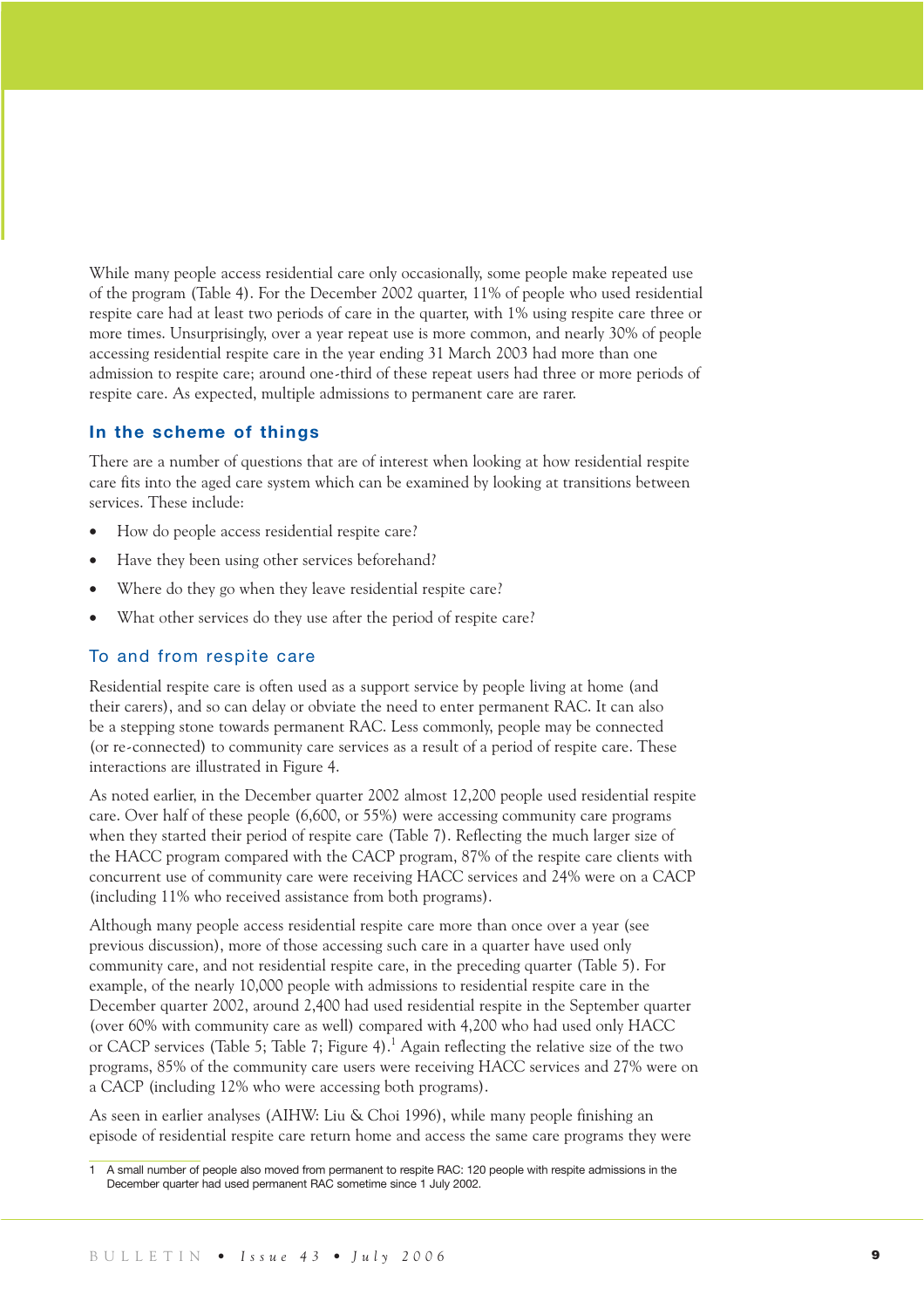using beforehand, many change their care shortly after. Of the 10,300 people who finished an episode of residential respite care in the December quarter 2002, 40% (4,120) had been admitted to permanent care by the end of March 2003 (Table 5). Almost half (48%, or 1,970/4,120) of these movers had also been receiving community care services during the December quarter. A higher proportion of those who had not recently used community care were admitted to permanent RAC by the end of the following quarter than those who had: 46% of people who only used residential respite care in the December quarter 2002 had been admitted to permanent RAC by 31 March 2003, compared with 35% of those who had also accessed HACC and/or CACP services.

In general, people tend to access respite care via community care rather than the other way around. However, a relatively small number of people start accessing community care, or re-connect with such programs, after a period of residential respite care. Among people who finished respite care in the September quarter 2002, an estimated 750 who had not used community care in that quarter were in receipt of such services by the end of the following quarter.

#### Table 5: Transitions into and out of residential respite care, around October–December 2002 (people aged 65 and over)

| Admitted into residential respite care in December quarter                            |                                                       |          |                                                          |               |               |          |  |
|---------------------------------------------------------------------------------------|-------------------------------------------------------|----------|----------------------------------------------------------|---------------|---------------|----------|--|
| Program use in September<br>quarter prior to admission<br>to respite care in December | With residential respite care in<br>September quarter |          | Without residential respite care in<br>September quarter |               | <b>Total</b>  |          |  |
| quarter                                                                               | <b>Number</b>                                         | Per cent | <b>Number</b>                                            | Per cent      | <b>Number</b> | Per cent |  |
| <b>HACC and/or CACP</b>                                                               | 1.450                                                 | 61.5     | 4.170                                                    | 54.8          | 5.620         | 56.4     |  |
| Respite care only                                                                     | 910                                                   | 38.5     | $\sim$ $\sim$                                            | $\sim$ $\sim$ | 910           | 9.1      |  |
| <b>Neither</b>                                                                        | $\sim$                                                | $\sim$   | 3.430                                                    | 45.2          | 3.430         | 34.5     |  |
| Total in residential respite<br>care in December quarter                              | 2.360                                                 | 100.0    | 7.600                                                    | 100.0         | 9.960         | 100.0    |  |

| Leaving residential respite care in December quarter       |                                                      |                                                                              |               |               |                |              |  |
|------------------------------------------------------------|------------------------------------------------------|------------------------------------------------------------------------------|---------------|---------------|----------------|--------------|--|
| <b>Program use in March</b><br>quarter after residential   | Residential respite care only in<br>December quarter | <b>Residential respite care with</b><br><b>HACC/CACP in December quarter</b> |               | <b>Total</b>  |                |              |  |
| respite care ending in<br>December quarter                 | <b>Number</b>                                        | Per cent                                                                     | <b>Number</b> | Per cent      | <b>Number</b>  | Per cent     |  |
| New/renew HACC and/or<br>CACP by end March quarter         | (a)750                                               | 15.9                                                                         | $\sim$ $\sim$ | $\sim$ $\sim$ | (a)750         | $^{(b)}7.3$  |  |
| To permanent RAC by end<br>March quarter                   | 2,150                                                | 45.7                                                                         | 1.970         | 35.1          | 4.120          | 40.0         |  |
| Other                                                      | $^{\circ}1.800$                                      | $^{(b)}38.3$                                                                 | 3.630         | 64.9          | $^{(b)}$ 5.430 | $^{(b)}47.2$ |  |
| Total who had left residential<br>respite care in December |                                                      |                                                                              |               |               |                |              |  |
| quarter                                                    | 4.700                                                | 100.0                                                                        | 5,600         | 100.0         | 10,300         | 100.0        |  |

*Note:* Numbers have been rounded to nearest 10 (see Box 1).

(a) Estimate for movements for previous quarter.

(b) Approximate only as uses estimate for previous quarter—see note (a).

*Sources:* AIHW analysis of DoHA ACCMIS; Table 1; Table 7.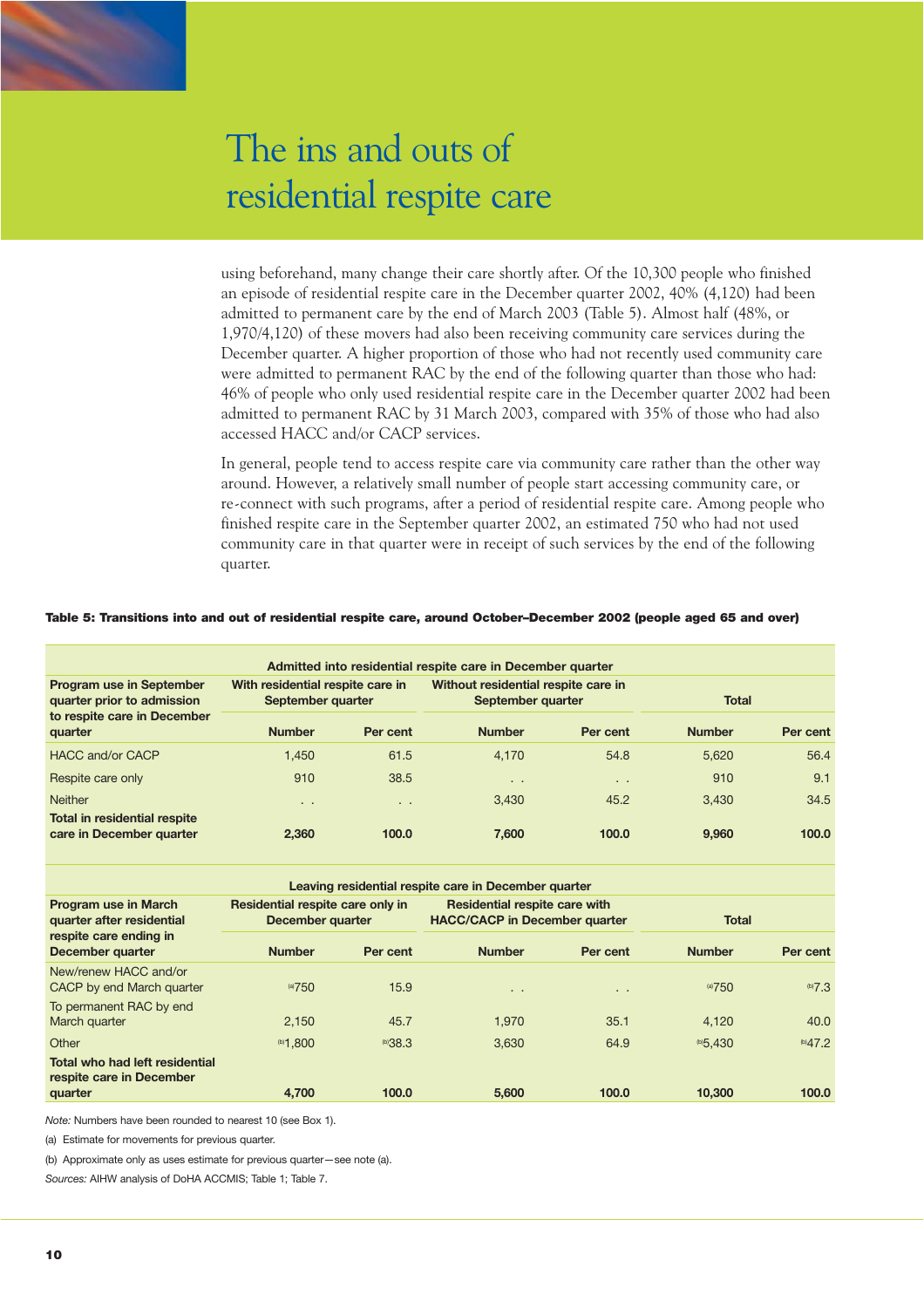

\* 'New' includes people re-connected to programs after a gap of at least 3 months. Figures are estimated from movements between September and December quarters.

Previous use of permanent residential care not included: 120 people with respite admissions in the December quarter had used permanent RAC sometime since 1 July 2002.

*Note:* Estimates of movement from and to HACC are likely to be undercounts. See Box 1.

*Source:* Table 7.

Figure 4: Transitions into and out of residential respite care, around October–December 2002 (people aged 65 and over)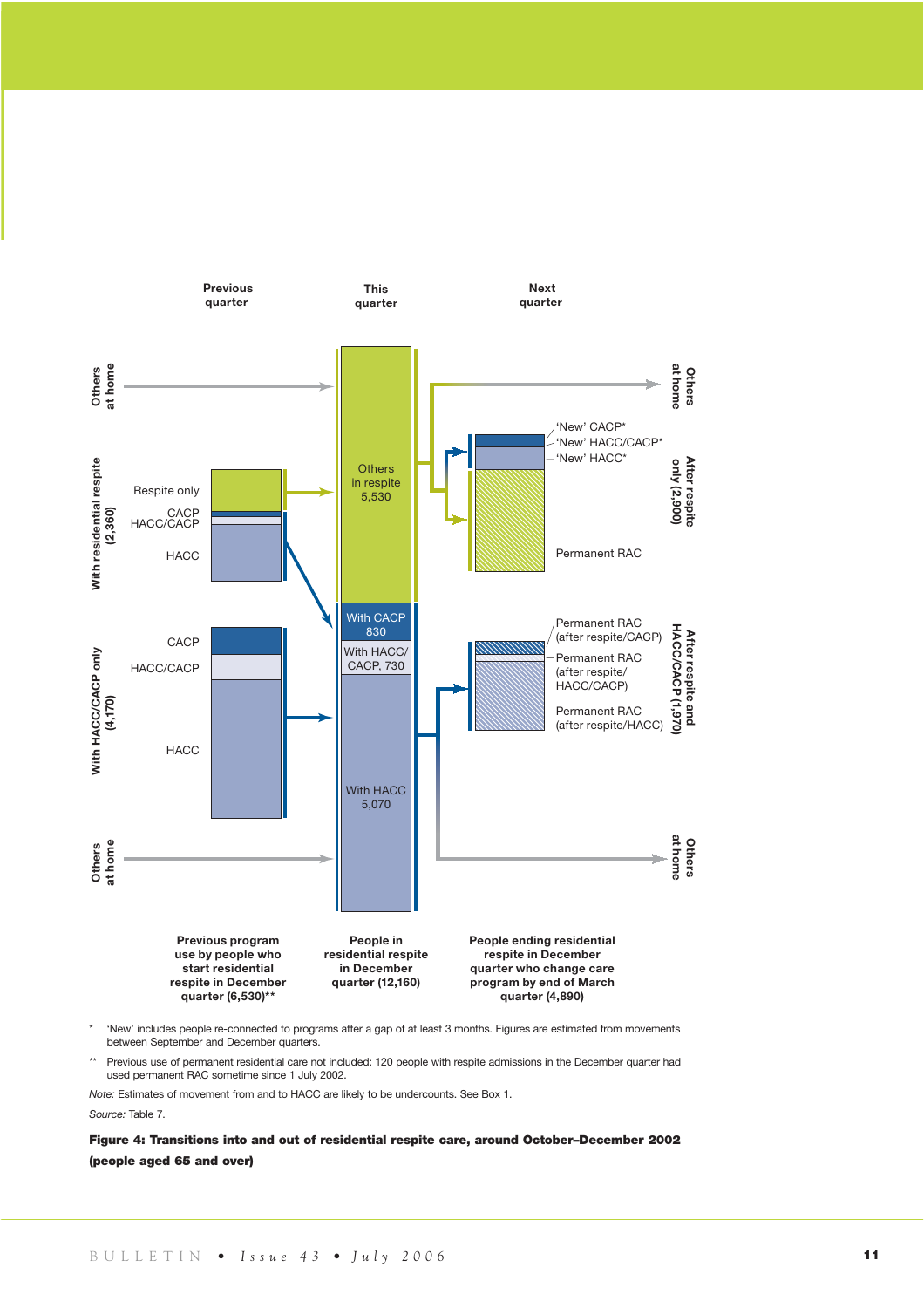

### Going to permanent care

From the above it can be seen that a substantial proportion of the people who use residential respite care in one quarter are admitted into permanent residential care by the end of the next quarter. However, looking at transitions from the perspective of permanent RAC, use of residential respite care is by no means a necessary precursor to entry into permanent residential care.

Overall, just over one-quarter of the 14,100 people with a permanent admission in the March quarter 2003 had used residential respite care at some time since October 2002; slightly more than half of these had also accessed community care (Tables 6 and 8, Figure 5). The remainder were split fairly evenly between those with recent use of community care services only (23%), those without recent use of either HACC, CACP or RAC services (26%), and those with previous use of permanent residential care only (that is, re-admission; 25%). Among people re-admitted to permanent RAC, in 80% of cases their last admission in the March quarter involved a same- or next-day transfer between RAC services. Many of those with longer gaps between periods of permanent care were most likely in hospital: 42% of people with more than a 2-day gap were reported on ACCMIS as having been discharged from the earlier period as a result of hospitalisation.

Table 6: Previous aged care program use by people admitted to permanent residential aged care during January–March 2003 (people aged 65+)

|                                                  | People with one<br>permanent admission |          | People with several<br>permanent admissions |          | <b>Total</b>  |          |  |
|--------------------------------------------------|----------------------------------------|----------|---------------------------------------------|----------|---------------|----------|--|
| Previous program use                             | <b>Number</b>                          | Per cent | <b>Number</b>                               | Per cent | <b>Number</b> | Per cent |  |
| Residential respite care and<br><b>HACC/CACP</b> | 1.880                                  | 13.4     | 90                                          | 0.6      | 1.970         | 14.0     |  |
| Residential respite care only                    | 1,390                                  | 9.8      | 230                                         | 1.6      | 1.620         | 11.5     |  |
| HACC and/or CACP only                            | 3,220                                  | 22.9     | 160                                         | 1.1      | 3.380         | 24.0     |  |
| None of the above                                | 3.670                                  | 26.1     | 3.450                                       | 24.5     | 7.130         | 50.6     |  |
| <b>Total</b>                                     | 10.170                                 | 72.1     | 3.930                                       | 27.9     | 14.090        | 100.0    |  |

*Note:* Numbers have been rounded to nearest 10 (see Box 1).

*Source:* Table 8.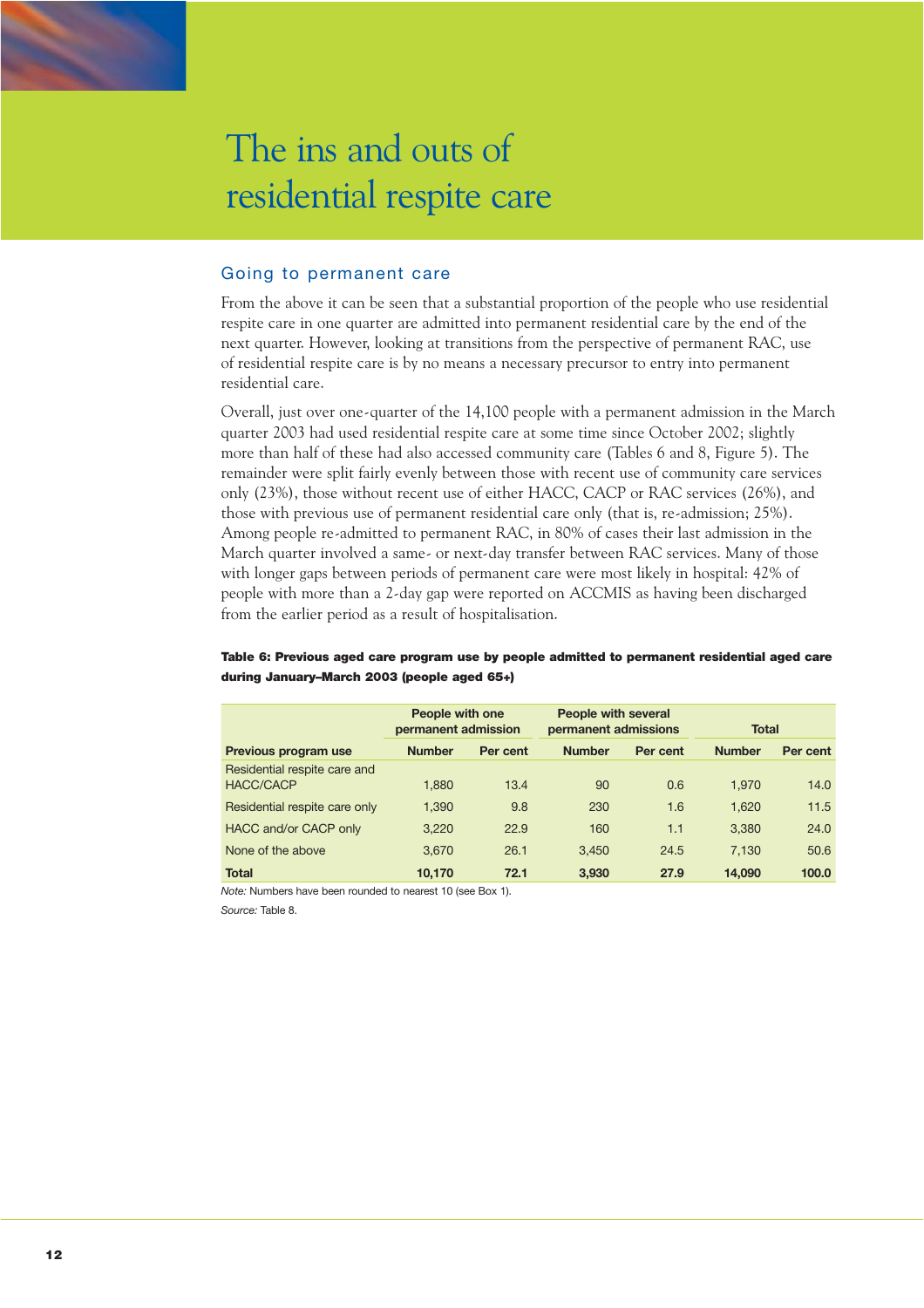

*Source:* Table 8.

Figure 5: Previous aged care program use by people admitted to permanent residential aged care during January–March 2003 (people aged 65 and over)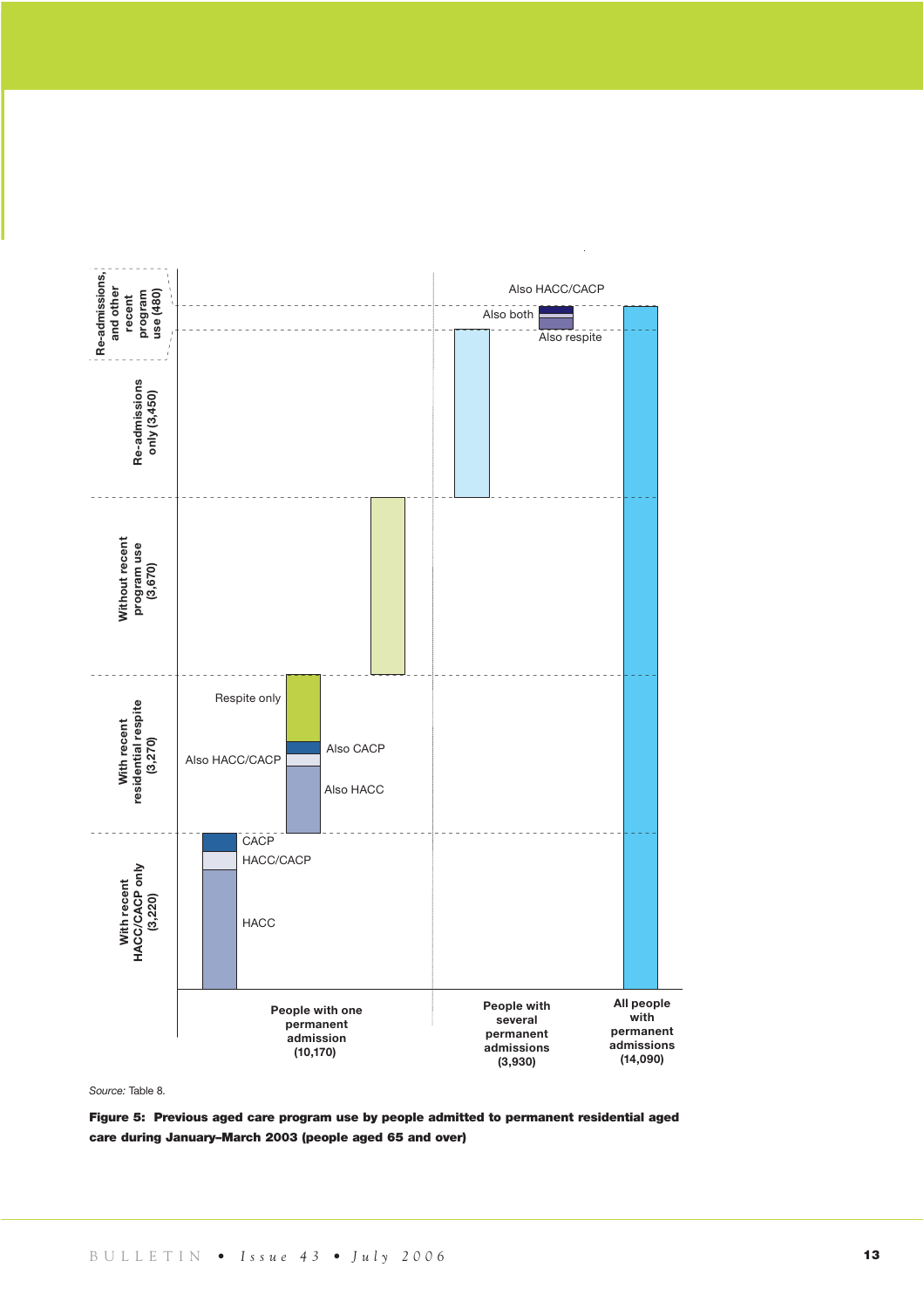### Table 7: Quarterly movements into and out of residential respite care, December quarter 2002

| <b>Movement</b>                            | <b>Detailed description</b>                                                                                                                                                                                                                                                                                      | <b>Number</b> |
|--------------------------------------------|------------------------------------------------------------------------------------------------------------------------------------------------------------------------------------------------------------------------------------------------------------------------------------------------------------------|---------------|
|                                            | People using community care but not residential respite care in September 2002 quarter and<br>accessing residential respite care in December quarter 2002                                                                                                                                                        |               |
| HACC to respite care                       | People using HACC and not residential respite care in September<br>2002 quarter with an admission to residential respite care in<br>December quarter 2002                                                                                                                                                        | 3,030         |
| CACP to respite care                       | People on a CACP in September or December 2002 quarters (and<br>not in residential respite care at the same time) before their first<br>admission to residential respite care in December quarter 2002                                                                                                           | 620           |
| <b>HACC and CACP to</b><br>respite care    | People using HACC and not residential respite care in September<br>2002 quarter, who were also on a CACP in September 2002<br>quarter (and not in residential respite care at the same time)<br>before their first admission to residential respite care in December<br>quarter 2002                             | 520           |
| <b>Total</b>                               |                                                                                                                                                                                                                                                                                                                  | 4,170         |
| in December quarter 2002                   | People using residential respite care in September quarter and accessing residential respite care                                                                                                                                                                                                                |               |
| Respite to respite care,<br>with HACC      | People using HACC (not CACP) and residential respite care in<br>September quarter, with an admission to residential respite care in<br>December quarter 2002. (Includes 1,029 identified as also having                                                                                                          | 1,150         |
| Respite to respite care,<br>with CACP      | some community care in December quarter)<br>People using CACP (not HACC) and residential respite care at<br>the same time in September quarter, before their first admission<br>to residential respite care in December quarter 2002. (Includes<br>119 identified as also having some community care in December | 130           |
| Respite to respite care,<br>with HACC/CACP | quarter)<br>People using HACC/CACP and residential respite care at the<br>same time in September quarter, before their first admission to<br>residential respite care in December quarter 2002. (Includes 167<br>identified as also having some community care in December                                       | 170           |
| <b>Total</b>                               | quarter)<br>(Includes 1,315 identified as also having some community care in<br>December quarter)                                                                                                                                                                                                                | 1,450         |
| Respite only to respite<br>care            | People using residential respite care (and not community care at<br>the same time) in September quarter, before their first admission<br>to residential respite care in December quarter 2002                                                                                                                    | 910           |
| <b>Total</b>                               |                                                                                                                                                                                                                                                                                                                  | 2,360         |
|                                            | Concurrent use of community care and residential respite care                                                                                                                                                                                                                                                    |               |
| <b>HACC</b>                                | People using HACC (not CACP) and residential respite care,<br>December quarter 2002                                                                                                                                                                                                                              | 5,070         |
| CACP                                       | People using CACP (not HACC) and residential respite care at the<br>same time, December quarter 2002                                                                                                                                                                                                             | 830           |
| <b>HACC and CACP</b>                       | People identified as both using both HACC and CACP and<br>residential respite care at the same time, December quarter 2002                                                                                                                                                                                       | 730           |
| <b>Total</b>                               |                                                                                                                                                                                                                                                                                                                  | 6,630         |
| Residential respite care<br>only           |                                                                                                                                                                                                                                                                                                                  | 5,530         |
| <b>Total</b>                               |                                                                                                                                                                                                                                                                                                                  | 12,160        |
|                                            |                                                                                                                                                                                                                                                                                                                  | (continued)   |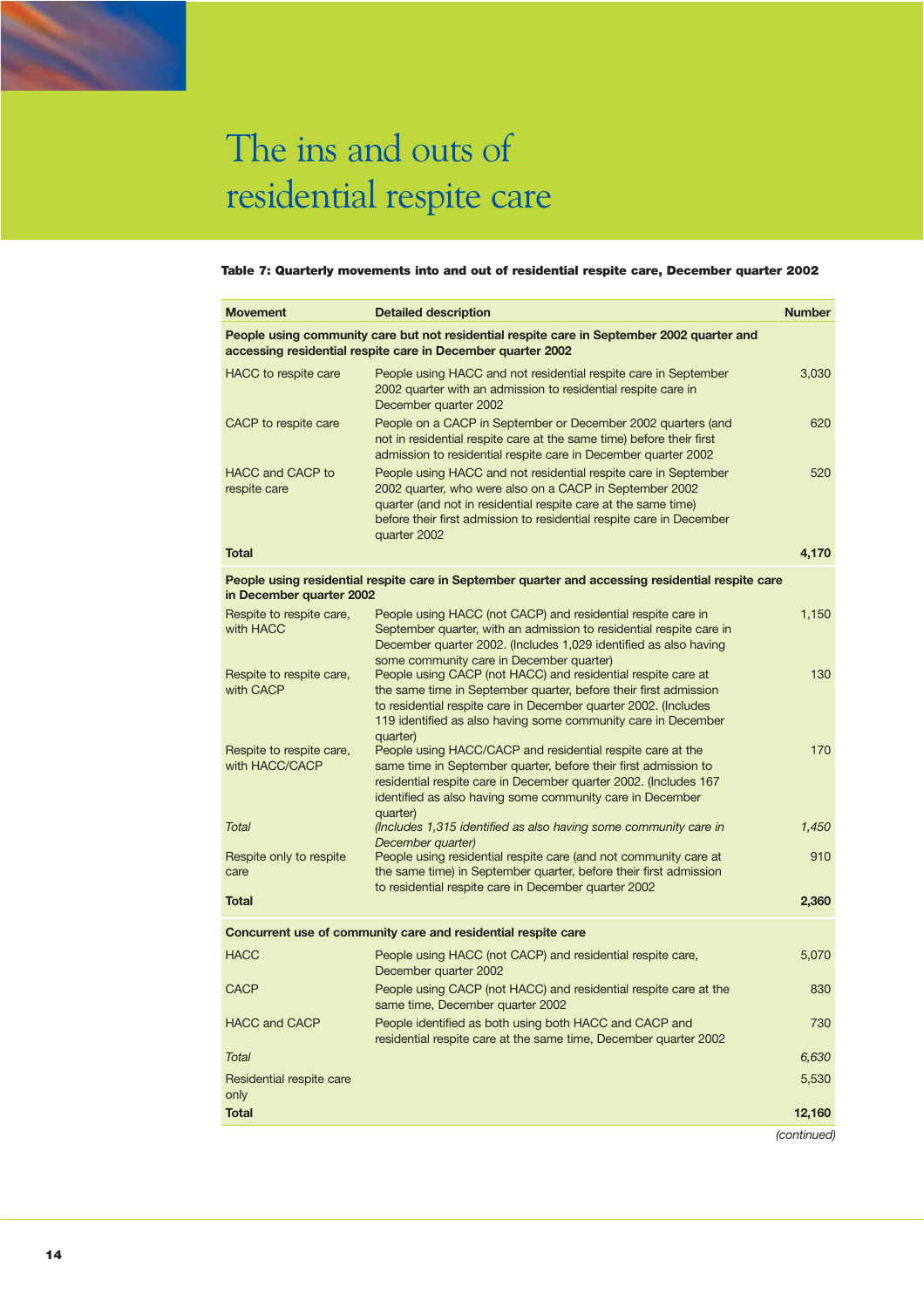### Table 7 (continued): Quarterly movements into and out of residential respite care, December quarter 2002

| <b>Movement</b>                                                                                    | <b>Detailed description</b>                                                                                                                                                                                                                                                                                                                                                    | <b>Number</b> |
|----------------------------------------------------------------------------------------------------|--------------------------------------------------------------------------------------------------------------------------------------------------------------------------------------------------------------------------------------------------------------------------------------------------------------------------------------------------------------------------------|---------------|
|                                                                                                    | People starting permanent residential aged care following a period of residential respite care                                                                                                                                                                                                                                                                                 |               |
| Permanent admission,<br>following respite care only<br>within previous quarter                     | People with a separation from residential respite care, without<br>concurrent use of community care, in December quarter 2002,<br>who had a subsequent admission to permanent care by the end<br>of March quarter 2003                                                                                                                                                         | 2,150         |
| Permanent admission,<br>following respite care with<br><b>HACC</b> within previous<br>quarter      | People with a separation from residential respite care in<br>December quarter 2002, who had also used HACC (not CACP)<br>in that quarter, with a subsequent admission to permanent<br>care by the end of March quarter 2003. (Includes 830 people<br>newly accessing residential respite care from community care in<br>December quarter 2002)                                 | 1,540         |
| Permanent admission,<br>following respite care with<br><b>CACP</b> within previous<br>quarter      | People with a separation from residential respite care in<br>December quarter 2002, who had also used CACP at the same<br>time (but not HACC) in that quarter, with a subsequent admission<br>to permanent care by the end of March quarter 2003. (Includes 66<br>people newly accessing residential respite care from community<br>care in December quarter 2002)             | 280           |
| Permanent admission.<br>following respite care,<br><b>HACC and CACP within</b><br>previous quarter | People with a separation from residential respite care in<br>December quarter 2002, who had also used HACC and<br>CACP (concurrent with the respite care) in that quarter, with a<br>subsequent admission to permanent care by the end of March<br>quarter 2003. (Includes 51 people newly accessing residential<br>respite care from community care in December quarter 2002) | 140           |
| <b>Total</b>                                                                                       | (Includes 947 people newly accessing respite from<br>community care in December quarter 2002)                                                                                                                                                                                                                                                                                  | 4,120         |
|                                                                                                    | People starting community care following a period of residential respite care <sup>(a)</sup>                                                                                                                                                                                                                                                                                   |               |
| <b>HACC</b> following respite<br>care                                                              | People with a separation from residential respite care in<br>September quarter 2002, who had not accessed community care<br>in that quarter and who used HACC (not CACP) in December<br>2002 quarter                                                                                                                                                                           | 490           |
| <b>CACP</b> following respite<br>care                                                              | People with a separation from residential respite care in<br>September quarter 2002, who subsequently started on a CACP<br>(not HACC) by the end of December 2002 quarter                                                                                                                                                                                                      | 240           |
| <b>HACC and CACP</b><br>following respite care                                                     | People with a separation from residential respite care in<br>September quarter 2002, who subsequently accessed both<br>HACC and CACP by the end of December 2002 quarter                                                                                                                                                                                                       | 20            |
| <b>Total</b>                                                                                       |                                                                                                                                                                                                                                                                                                                                                                                | 750           |

(a) Movements to community care were estimated for the December 2002 quarter rather than for the March 2003 quarter because of data availability.

*Notes*

1. Table includes episodes of care for people who would have been aged 65 and over on 31 December 2002*,* except for movements into community care where age was based on 30 September 2002 (see note (a)).

2. Figures have been rounded to the nearest 10, consequently components may not add to total.

*Source:* AIHW analysis of linked data.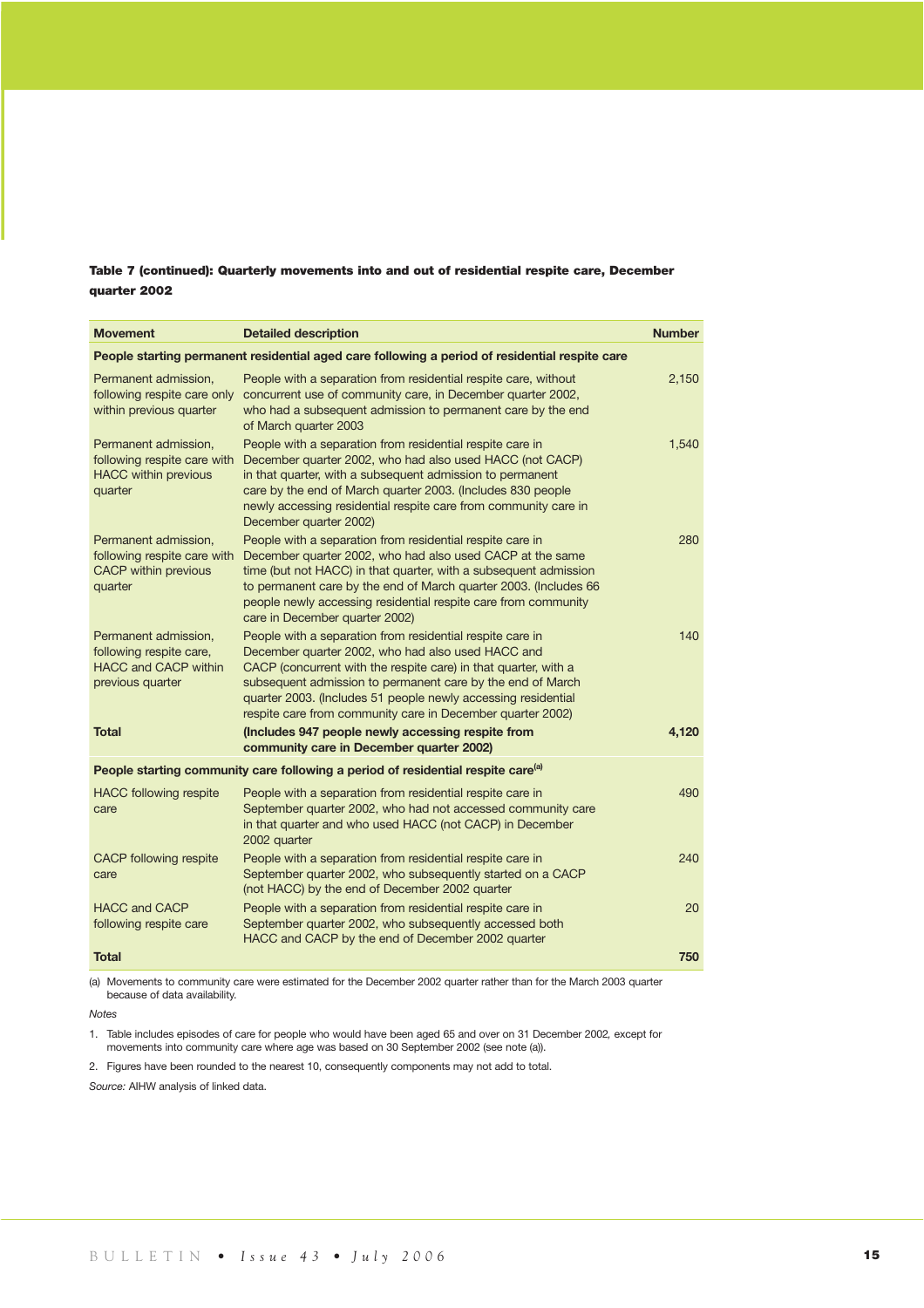#### Table 8: Quarterly movements into permanent residential aged care, December quarter 2002

| <b>Movement</b>                                                | <b>Description</b>                                                                                                                                                                                                                                                                                                                               | <b>Number</b> |
|----------------------------------------------------------------|--------------------------------------------------------------------------------------------------------------------------------------------------------------------------------------------------------------------------------------------------------------------------------------------------------------------------------------------------|---------------|
|                                                                | With recent community care (without concurrent use of residential respite care)                                                                                                                                                                                                                                                                  |               |
| <b>HACC only</b>                                               | People using HACC (not CACP) and not permanent care in December<br>2002 quarter with an admission to permanent RAC in March quarter 2003                                                                                                                                                                                                         | 2,490         |
| <b>CACP only</b>                                               | People ending a CACP in December 2002 (and not using HACC) or<br>March 2003 quarters with a subsequent admission to permanent RAC in<br>March quarter 2003                                                                                                                                                                                       | 370           |
| HACC/CACP                                                      | People using HACC in December 2002 quarter and ending a CACP in<br>December 2002 or March 2003 quarters, with a subsequent admission to<br>permanent RAC in March quarter 2003                                                                                                                                                                   | 370           |
| <b>Total</b>                                                   |                                                                                                                                                                                                                                                                                                                                                  | 3,220         |
| With recent residential respite care                           |                                                                                                                                                                                                                                                                                                                                                  |               |
| Respite care with HACC<br>only                                 | People ending residential respite care in December 2002 or March<br>2003 quarters, and identified as using HACC (not CACP) in December<br>2002 quarter, with a subsequent admission to permanent RAC in March<br>quarter 2003                                                                                                                    | 1,370         |
| Respite care with CACP<br>only                                 | People ending residential respite care in December 2002 or March 2003<br>quarters, and identified as having concurrent use of CACP (not HACC) in<br>December 2002 quarter, with a subsequent admission to permanent RAC<br>in March quarter 2003                                                                                                 | 260           |
| Respite with HACC/<br><b>CACP</b>                              | People ending residential respite care in December 2002 or March 2003<br>quarters, and identified as having concurrent use of CACP and HACC in<br>December 2002 quarter, with a subsequent admission to permanent RAC<br>in March quarter 2003                                                                                                   | 250           |
| Total                                                          |                                                                                                                                                                                                                                                                                                                                                  | 1,880         |
| Respite care only                                              | People ending residential respite care in December 2002 (and not using<br>community care) or March 2003 quarters, with a subsequent admission<br>to permanent RAC in March quarter 2003                                                                                                                                                          | 1,390         |
| <b>Total</b>                                                   |                                                                                                                                                                                                                                                                                                                                                  | 3,270         |
|                                                                | With recent previous admissions to permanent care:<br>With re-admissions, and had used residential respite care                                                                                                                                                                                                                                  |               |
| Re-admissions, and had<br>used respite care                    | People ending permanent RAC in December 2002 or March 2003<br>quarters, with a subsequent re-admission to permanent RAC in March<br>quarter 2003. Also identified as having used residential respite care care<br>since October 2002 prior to the last permanent RAC re-admission                                                                | 230           |
| Re-admissions, and had<br>used respite care and<br><b>HACC</b> | People ending permanent RAC in December 2002 or March 2003<br>quarters, with a subsequent re-admission to permanent RAC in March<br>quarter 2003. Also identified as having used residential respite care in<br>December 2002 or March 2003 quarters prior to the last permanent RAC<br>re-admission and HACC in December quarter 2002           | 40            |
| Re-admissions, and had<br>used respite care and<br>CACP        | People ending permanent RAC in December 2002 or March 2003<br>quarters, with a subsequent re-admission to permanent RAC in March<br>quarter 2003. Also identified as having used residential respite care<br>with CACP in December 2002 or March 2003 quarters prior to the last<br>permanent RAC re-admission                                   | 40            |
| Re-admissions, and had<br>used respite care, HACC<br>and CACP  | People ending permanent RAC in December 2002 or March 2003<br>quarters, with a subsequent re-admission to permanent RAC in March<br>quarter 2003. Also identified as having used residential respite care<br>with CACP in December 2002 or March 2003 quarters prior to the last<br>permanent RAC re-admission and HACC in December quarter 2002 | 10            |
| Total                                                          |                                                                                                                                                                                                                                                                                                                                                  | 320           |
|                                                                |                                                                                                                                                                                                                                                                                                                                                  | (continued)   |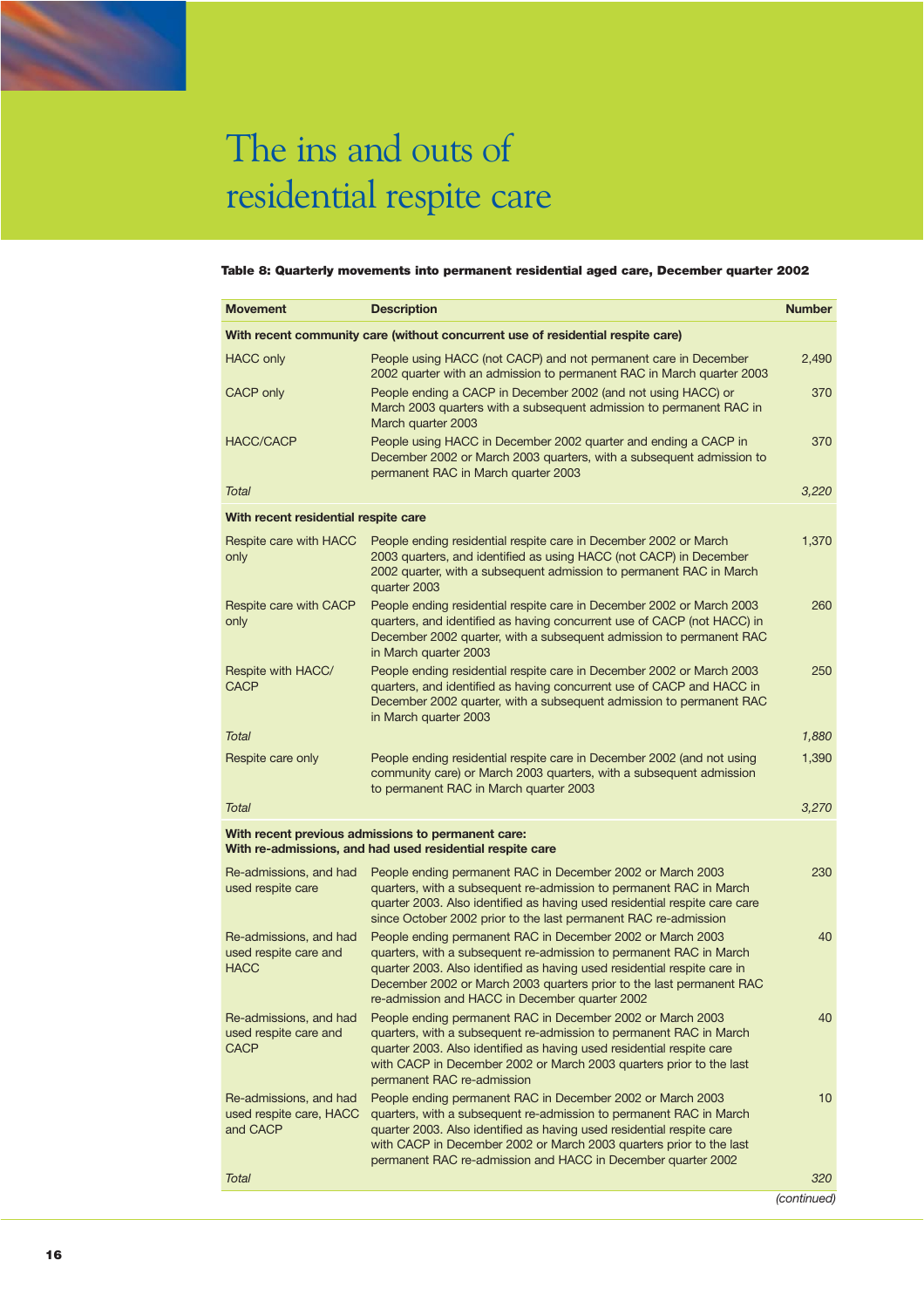### Table 8 (continued): Quarterly movements into permanent residential aged care, December quarter 2002

| <b>Movement</b>                              | <b>Description</b>                                                                                                                                                                                                                                                                                                             | <b>Number</b> |
|----------------------------------------------|--------------------------------------------------------------------------------------------------------------------------------------------------------------------------------------------------------------------------------------------------------------------------------------------------------------------------------|---------------|
|                                              | With recent previous admissions to permanent care:<br>With re-admissions, and had used community care but not residential respite care                                                                                                                                                                                         |               |
| Re-admissions, and had<br>used HACC          | People ending permanent RAC in December 2002 or March 2003<br>quarters, with a subsequent re-admission to permanent RAC in March<br>quarter 2003. Also identified as having used HACC in December quarter<br>2002                                                                                                              | 90            |
| Re-admissions, and had<br>used CACP          | People ending permanent RAC in December 2002 or March 2003<br>quarters, with a subsequent re-admission to permanent RAC in March<br>quarter 2003. Also identified as having used CACP in December 2002 or<br>March 2003 quarters prior to the last permanent RAC re-admission                                                  | 50            |
| Re-admissions, and had<br>used HACC and CACP | People ending permanent RAC in December 2002 or March 2003<br>quarters, with a subsequent re-admission to permanent RAC in March<br>quarter 2003. Also identified as previously having used CACP in<br>December 2002 or March 2003 quarters prior to the last permanent RAC<br>re-admission, and HACC in December quarter 2002 | 20            |
| <b>Total</b>                                 |                                                                                                                                                                                                                                                                                                                                | 160           |
| Re-admissions to<br>permanent care only      | People ending permanent RAC in December 2002 or March 2003<br>quarters, with a subsequent re-admission to permanent RAC in March<br>quarter 2003. No other services used since 1 October 2002                                                                                                                                  | 3,450         |
| Total with re-admissions                     |                                                                                                                                                                                                                                                                                                                                | 3,930         |
|                                              | Total admitted to permanent RAC with recent use of aged care services                                                                                                                                                                                                                                                          | 10.420        |
| Without recent use of aged care services     |                                                                                                                                                                                                                                                                                                                                | 3.670         |
| <b>Total</b>                                 |                                                                                                                                                                                                                                                                                                                                | 14,090        |

*Notes*

1. Table includes episodes of care for people who would have been aged 65 and over on 31 December 2002.

2. Numbers have been rounded to the nearest 10, consequently components may not add to total.

*Source:* AIHW analysis of linked data.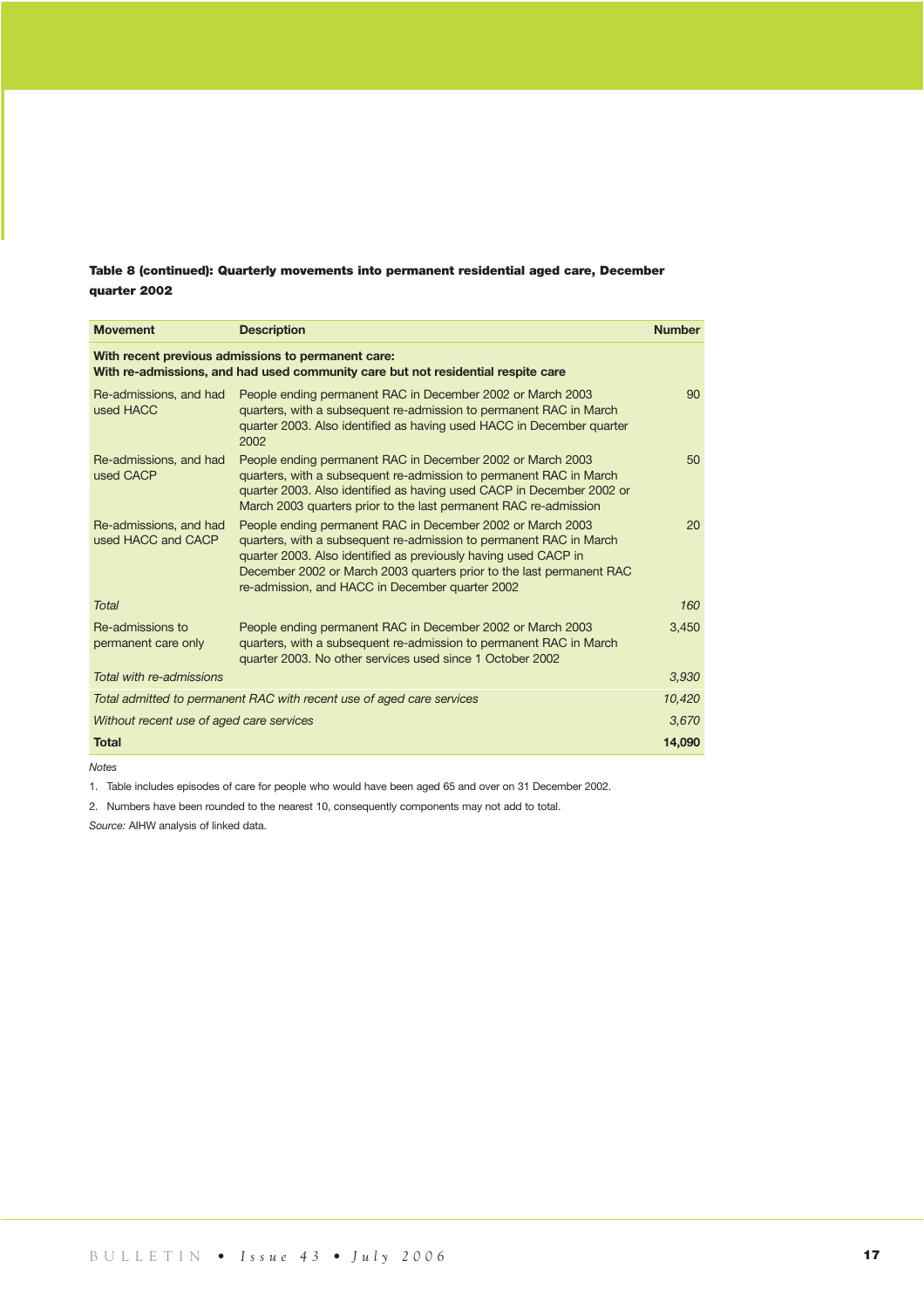### **Acknowledgments**

This report was prepared and written by Rosemary Karmel. A number of Institute staff, including Phil Anderson, Evon Bowler, Peter Braun, Cathy Hales, Diane Gibson, Jonas Lloyd, Deidre Penhaligon and Ann Peut, provided valuable comments on drafts of the report. Their contributions are also acknowledged.

### **Abbreviations**

| <b>ACAT</b>   | Aged Care Assessment Team                             |
|---------------|-------------------------------------------------------|
| <b>ACCMIS</b> | Aged and Community Care Management Information System |
| CACP          | Community Aged Care Package                           |
| DoHA          | Department of Health and Ageing                       |
| <b>HACC</b>   | Home and Community Care                               |
| <b>MDS</b>    | minimum data set                                      |
| <b>RAC</b>    | residential aged care                                 |
|               |                                                       |

### **Symbols**

| when used in a table—nil or rounded to zero (including null cells) |  |
|--------------------------------------------------------------------|--|
|--------------------------------------------------------------------|--|

. . when used in a table—not applicable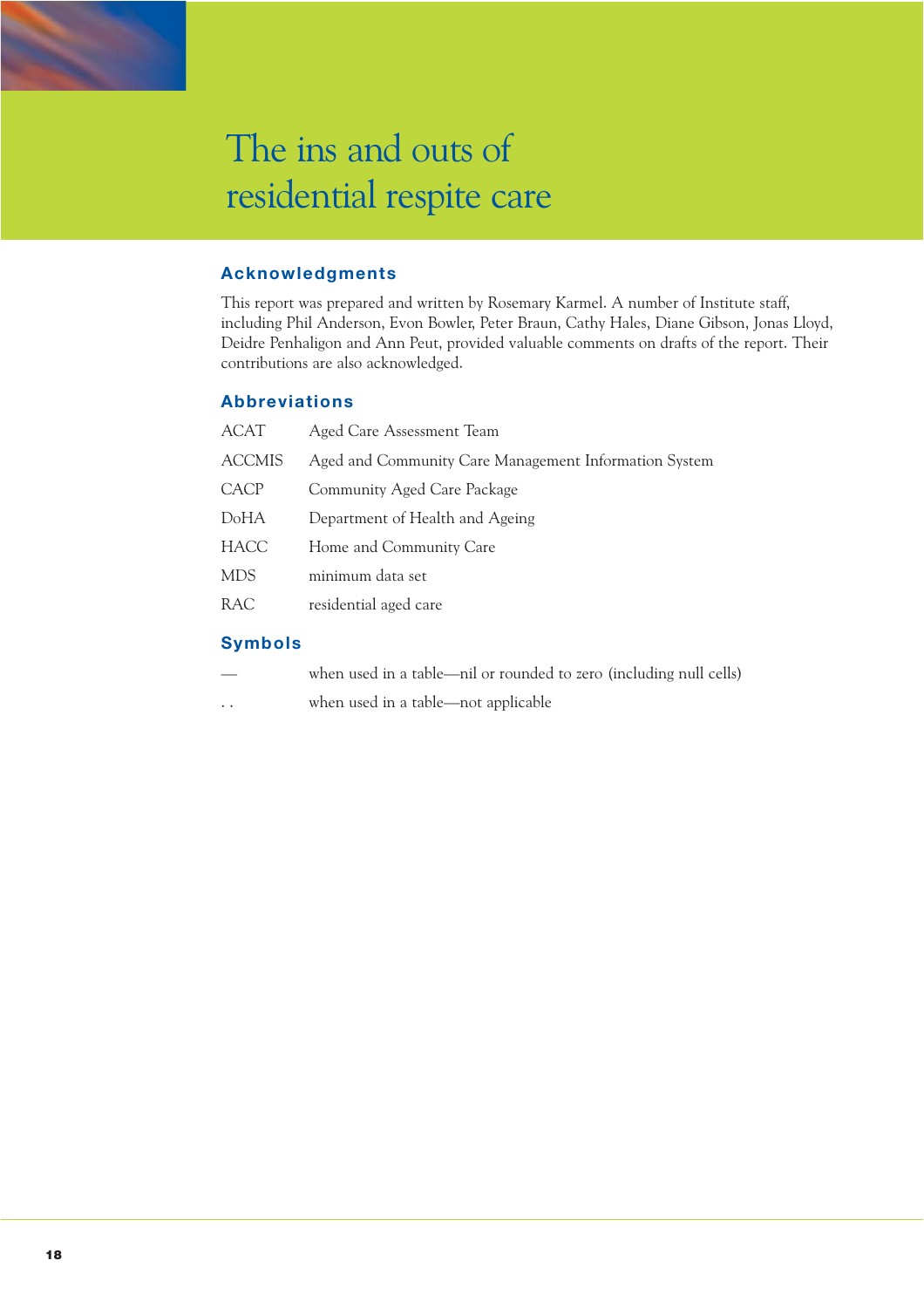### **References**

- AIHW (Australian Institute of Health and Welfare) 2003. Australia's welfare 2003. AIHW cat. no. AUS 41. Canberra: AIHW.
- AIHW 2005. Australia's welfare 2005. AIHW cat. no. AUS 65. Canberra: AIHW.
- AIHW: Karmel R & Braun P 2004. Statistical linkage across aged care programs: an exploratory example—use of HACC nursing by CACP recipients. Welfare Division Working Paper no. 44. Canberra: AIHW.
- AIHW: Karmel R 2005a. Data linkage protocols using a statistical linkage key. AIHW cat. no. CSI 1 (Data Linkage Series no. 1). Canberra: AIHW.
- AIHW: Karmel R 2005b. Transitions between aged care services. AIHW cat. no. CSI 2 (Data Linkage Series no. 2). Canberra: AIHW.
- AIHW: Liu Z & Choi C 1996. The use of respite care in Australian nursing homes and hostels. Welfare Division Working Paper no. 12. Canberra: AIHW.
- DHAC (Department of Health and Aged Care) 1999. Amending Agreement in relation to the provision of financial assistance by Commonwealth of Australia to [insert State/Territory] for Home and Community Care Program 1999. Canberra: DoHA. Viewed 30 May 2006 <http://www.health. gov.au/internet/wcms/publishing.nsf/content/1E64BE81495D1B12CA256F1900108DCB/\$File/ generic.pdf>.
- DoHA (Department of Health and Ageing) 2003. Home and Community Care Program Minimum Data Set, 2002–03 annual bulletin. Canberra: DoHA. Viewed 19 March 2004 <www.hacc.health. gov.au/mds/statindx.htm>.
- DoHA 2004. National Respite for Carers Program (NRCP) and other Australian Government support for carers. Canberra: DoHA. Viewed 19 January 2006 <http://www.health.gov.au/internet/wcms/ publishing.nsf/Content/ageing-publicat-qcoa-05info.htm>.